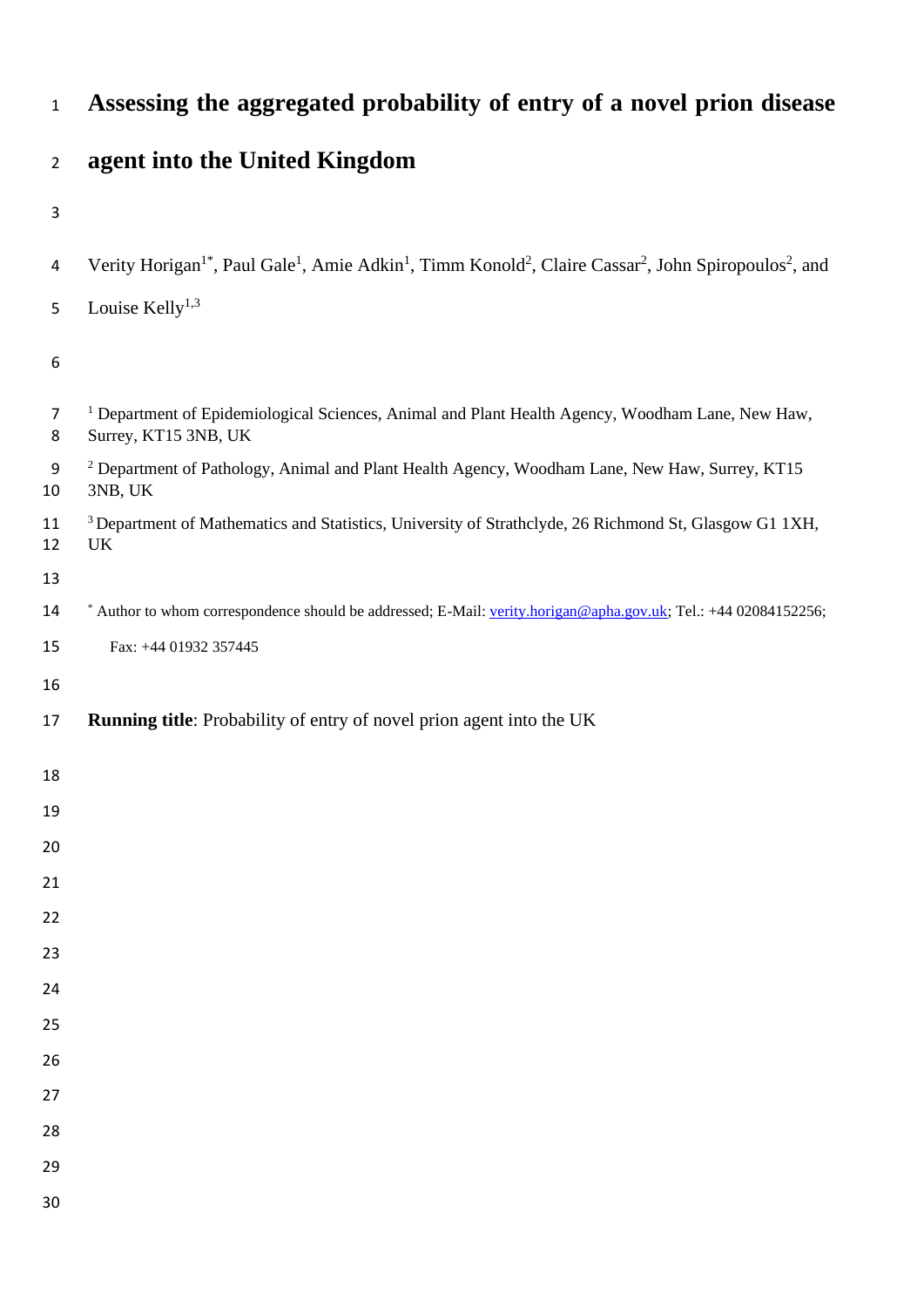*Abstract*

 In 2018 prion disease was detected in camels at an abattoir in Algeria for the first time. The emergence of prion disease in this species made it prudent to assess the probability of entry of the pathogen into the United Kingdom (UK) from this region. Potentially contaminated products were identified as evidenced by other prion diseases. The aggregated probability of entry of the pathogen was estimated as very high and high for legal milk and cheese imports respectively and very high, high and high for illegal meat, milk and cheese products respectively. This aggregated probability represents a qualitative assessment of the probability of one or more entry events per year into the UK; it gives no indication of the number of entry events per year. The uncertainty associated with these estimates was high due to the unknown variation in prevalence of infection in camels and an uncertain number and type of illegal products entering the UK. Potential public health implications of this pathogen are unknown although there is currently no evidence of zoonotic transmission of prion diseases other than bovine spongiform encephalopathy to humans.

**Keywords**: Aggregated probability; entry assessment; prion agent

- 
- 
- 
- 
- 
- 
-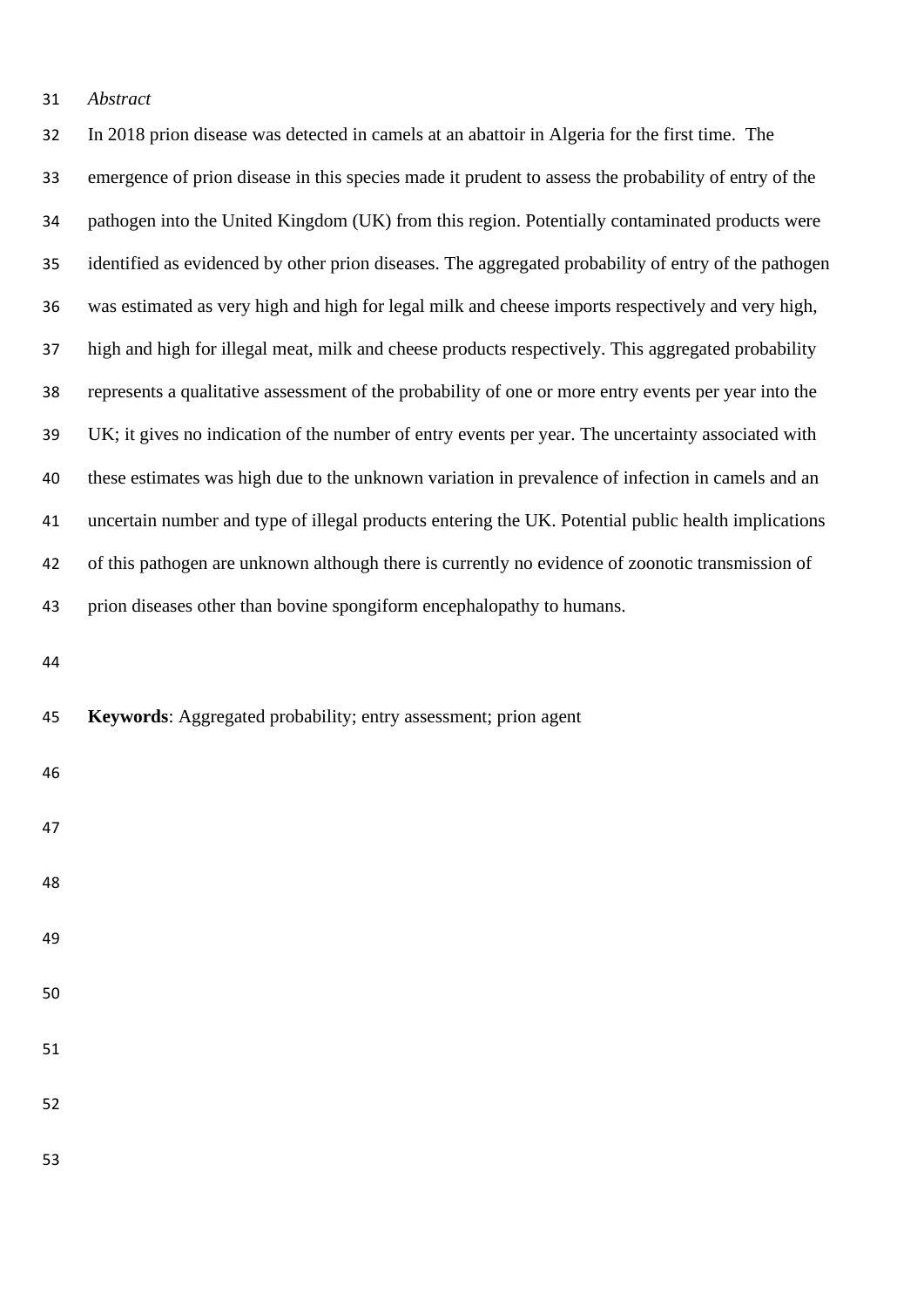#### *Introduction*

 Prion diseases, or transmissible spongiform encephalopathies (TSEs), are progressive neurodegenerative disorders that affect both humans and animals and are characterised by long incubation periods frequently of many years. Such disorders are biochemically characterised by 61 conversion of a normal cellular form of the prion protein (PrP<sup>c</sup>) into a misfolded disease associated 62 form ( $PrP^{Sc}$ ) that accumulates into amyloid protein aggregates in the brain [Norrby, 2011].

63 Scrapie in sheep was the first animal TSE to be described in the 18<sup>th</sup> century in Great Britain but TSEs have since been detected in a number of species, including scrapie in goats, chronic wasting disease (CWD) in deer and bovine spongiform encephalopathy (BSE) in cattle. The BSE crisis led to the slaughter of 3.3 million cattle and an estimated economic loss of £3.7 billion in the United Kingdom (UK) [Beck, 2007]. It is believed that BSE crossed the species barrier to humans through the consumption of contaminated beef and bovine products during the 1990s [ECDC, 2017] and that this zoonotic transmission of BSE has since led to the death of 178 people with variant Creutzfeldt-Jakob disease [NCJDRSU, 2019]. Prion diseases can therefore pose serious risks to both animal and human health and the first detection of a TSE in deer in Europe in 2016 demonstrates the continued need for a global awareness of these diseases [Benestad, 2016]. Within the European Union there is a statutory requirement to test for TSEs where disease is suspected and active surveillance systems to test for disease in healthy slaughter animals or fallen stock. However, in countries that do not have active surveillance systems, detection of cases relies

on the reporting of clinical suspects where, if the animal keeper or veterinary surgeon are not

familiar with the clinical signs, TSEs may not be considered in the differential diagnosis of

neurological diseases or other conditions that present with similar signs [Konold, 2014]. Prion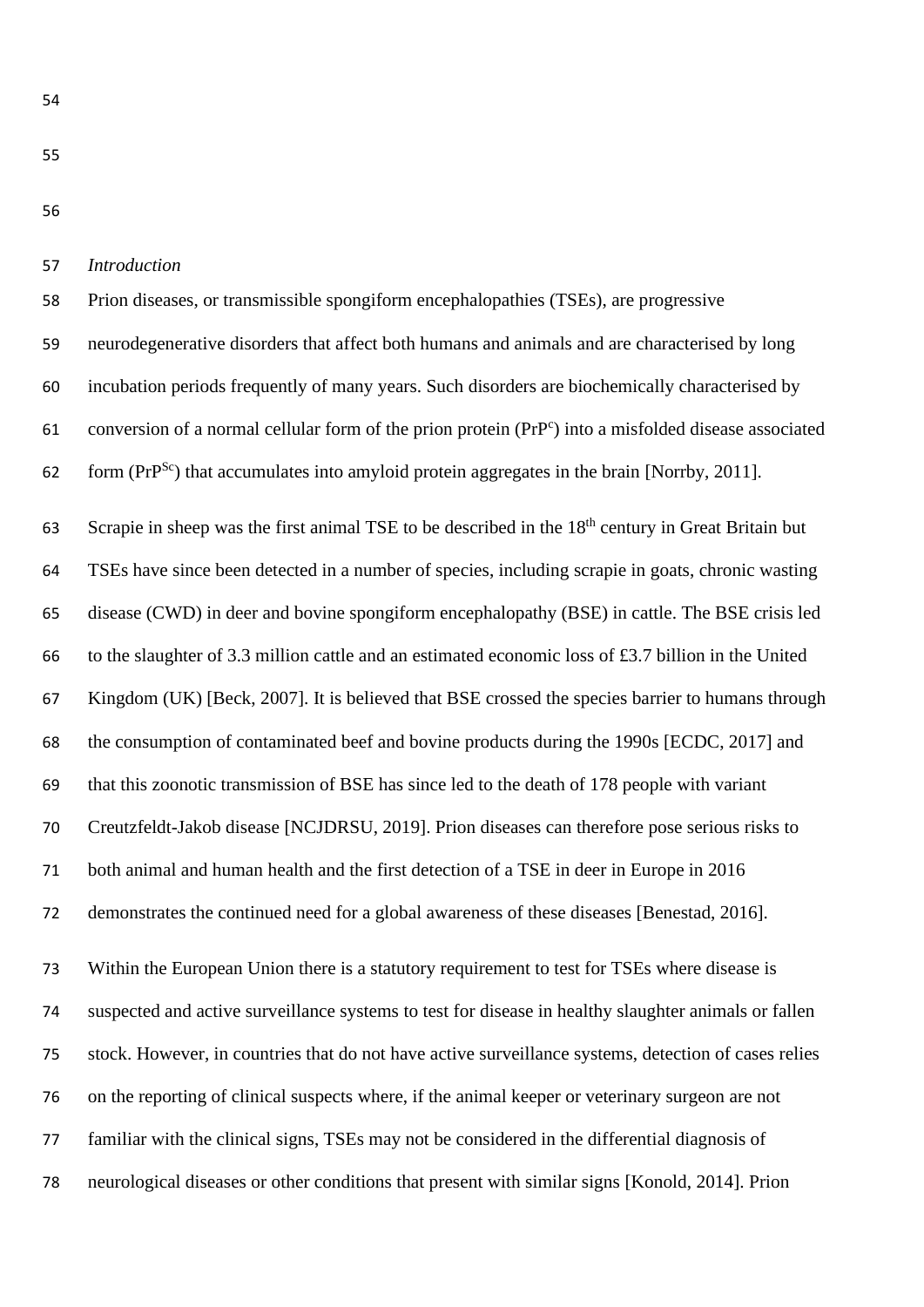disease has recently been confirmed in three dromedary camels (*Camelus dromedarius*) from an Algerian slaughterhouse [Babelhadj, 2018] after clinical signs compatible with those of TSEs in other species were observed ante mortem. Disease associated pathological changes or prion protein were found in brain by Western blotting, histology, immunohistochemistry (IHC) and paraffin-83 embedded tissue blot;  $Pr^{Sc}$  was also detected in the lymph nodes of the one camel tested by IHC. Information gathered from breeders and slaughterhouse personnel suggests that similar clinical signs had been observed since the 1980s [Babelhadj, 2018]. Subsequently, the disease has also been reported in a single case of a 12 year old dromedary camel from the region of Tataouine, Tunisia [Agrimi, 2019; OIE 2019].

 There are many knowledge gaps about the biological characteristics of this new TSE, termed camel prion disease (CPD). Detection of infection in lymph nodes of one animal suggests extra-neural pathogenesis and, therefore, potential transmission of CPD between animals similar to that of classical scrapie and CWD. Such transmission of CPD could be facilitated over long distances by the traditional nomadic herding practices of dromedaries and the trade patterns between Algeria and other countries in North Africa and the Middle East [Bouslikhane, 2015]. In light of the devastation caused by BSE, and its subsequent zoonotic transmission, CPD was used here to assess the probability of entry of a novel prion disease agent into the UK via livestock and livestock products. The approach used was to assess the aggregated probability, using the number of imports per year to avoid potential under-estimation as has previously been described [Kelly, 2018]. Of note, the zoonotic potential of the disease is unknown and this assessment is of the probability of introduction of the CPD agent into the UK only, not of any onward transmission to humans or animals.

*Methods*

*Risk Question and Pathway*

The risk question to be addressed was: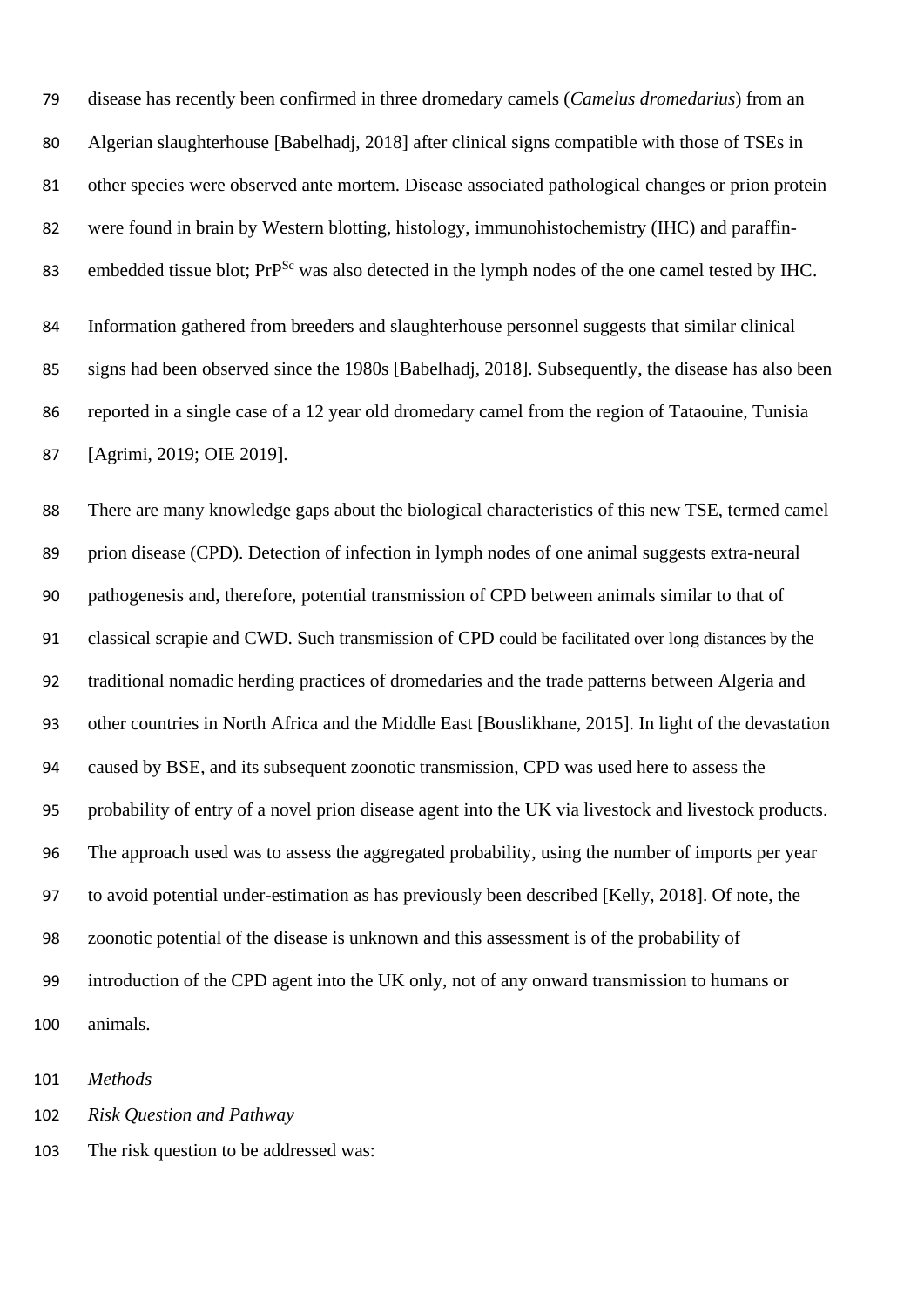*'What is the aggregated probability of entry of the CPD agent into the United Kingdom from North Africa or the Middle East in one year?'*

 The risk pathway highlighting the probabilities to be considered for potential entry of the CPD agent into the UK is shown in Figure 1.

 The approach used was qualitative and based on the framework set out by the OIE (World Organization for Animal Health) [OIE 2004]. The probabilities in Figure 1 are conditional and were expressed qualitatively as *negligible*, *very low*, *low*, *medium*, *high* and *very high* [EFSA, 2006; FAO, 2009]. The qualitative probabilities for each stage of the risk pathway up to, and including, the probability that an infected animal/animal product is not detected at import (*p1, p2, p3, p4, p5*) were combined as described previously [Gale, 2010] to give the probability of entry of an individual infected animal/product (*P*). Entry was defined as the probability of entry of a CPD positive animal or contaminated animal product into the UK within one year taking into account the current products which are imported from the regions of interest. For comparison, an aggregated probability of entry (*Pa*) of all categories of live animals/products was also assessed to provide an annual probability of entry using a graphical reference tool proposed by Kelly *et al.* [Kelly, 2018]. This tool removes some of the subjectivity that is often associated with deriving the annual qualitative probability of entry for animal import risk assessments as it enables the number of units imported to be combined with this individual qualitative event probability. In this way, the reference tool 'considers various qualitative categories of individual probability and determines the relationship between these probabilities, the number of imports and the annual probability of entry' [Kelly, 2018].

 The quantitative bounds for the individual probability correspond to previously published example definitions [FAO, 2009] (Table 1).

 Uncertainty associated with the estimates for the probabilities were categorised according to Spiegelhalter *et al.* [Spiegelhalter, 2011] depending on availability, completeness and quality of evidence.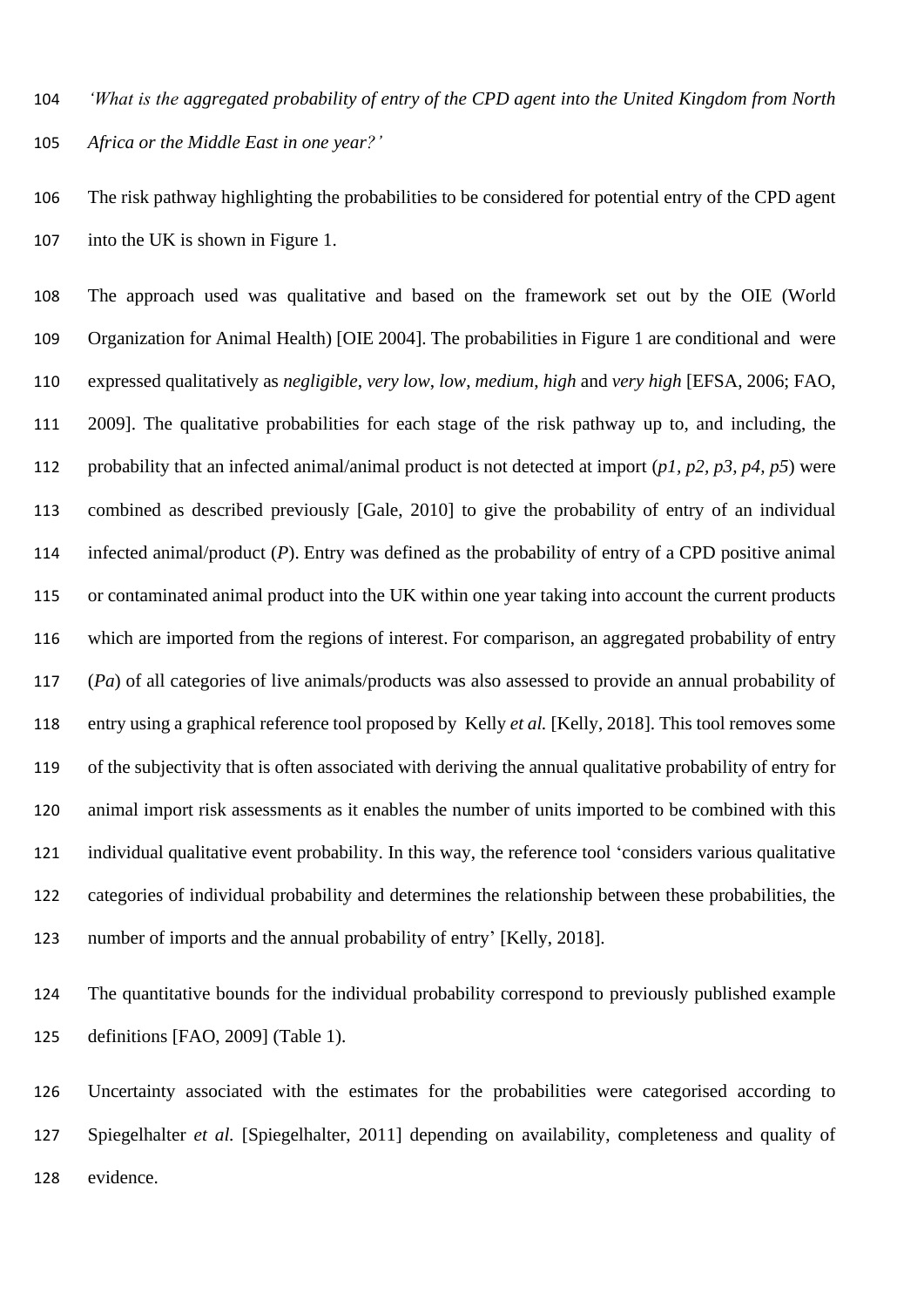| 129 | Relevant data for use in the risk assessment were scarce. Briefly, the number of camel products        |
|-----|--------------------------------------------------------------------------------------------------------|
| 130 | imported into the UK from the area of interest was obtained from the EU Trade Control and Expert       |
| 131 | System (TRACES) where available. Otherwise, the following assumptions were made:                       |
| 132 | The prevalence of CPD in camels in the region of interest - 3.1% (based on Bablehadj                   |
| 133 | [Babelhadj, 2018])                                                                                     |
| 134 | The incidence and prevalence of CPD in camel products, derived from:<br>$\bullet$                      |
| 135 | Disease progression in camels – similar to scrapie (based on Bablehadj [Babelhadj,<br>$\circ$          |
| 136 | 2018])                                                                                                 |
| 137 | Relative resistance of CPD associated $PrP^{Sc}$ to heat and chemicals – similar to other<br>$\circ$   |
| 138 | TSEs (see Results section for references)                                                              |
| 139 | Correlation of disease presence and $PrP^{Sc}$ deposition – similar to other TSEs (see<br>$\circ$      |
| 140 | Results section for references)                                                                        |
| 141 | Systemic distribution of disease – similar to scrapie (based on Bablehadj [Babelhadj,<br>$\circ$       |
| 142 | 2018])                                                                                                 |
| 143 | The number of illegally imported products – based on data on illegal seizures and FAOSTAT<br>$\bullet$ |
| 144 | production data                                                                                        |
| 145 | The number of processed camel products both legally and illegally imported $-$ assumed by              |
| 146 | the author                                                                                             |
| 147 | A further assumption made was that the aggregated probability calculations used the same               |
| 148 | quantitative bounds [FAO, 2009] as used in the tool by Kelly et al. [Kelly, 2018]. It is acknowledged  |
| 149 | that this probability could therefore change if these bounds were to be altered.                       |
| 150 |                                                                                                        |
| 151 | Results                                                                                                |
| 152 | <b>Risk Assessment</b>                                                                                 |

*Probability camel is infected with camel prion disease in exporting country (p1)*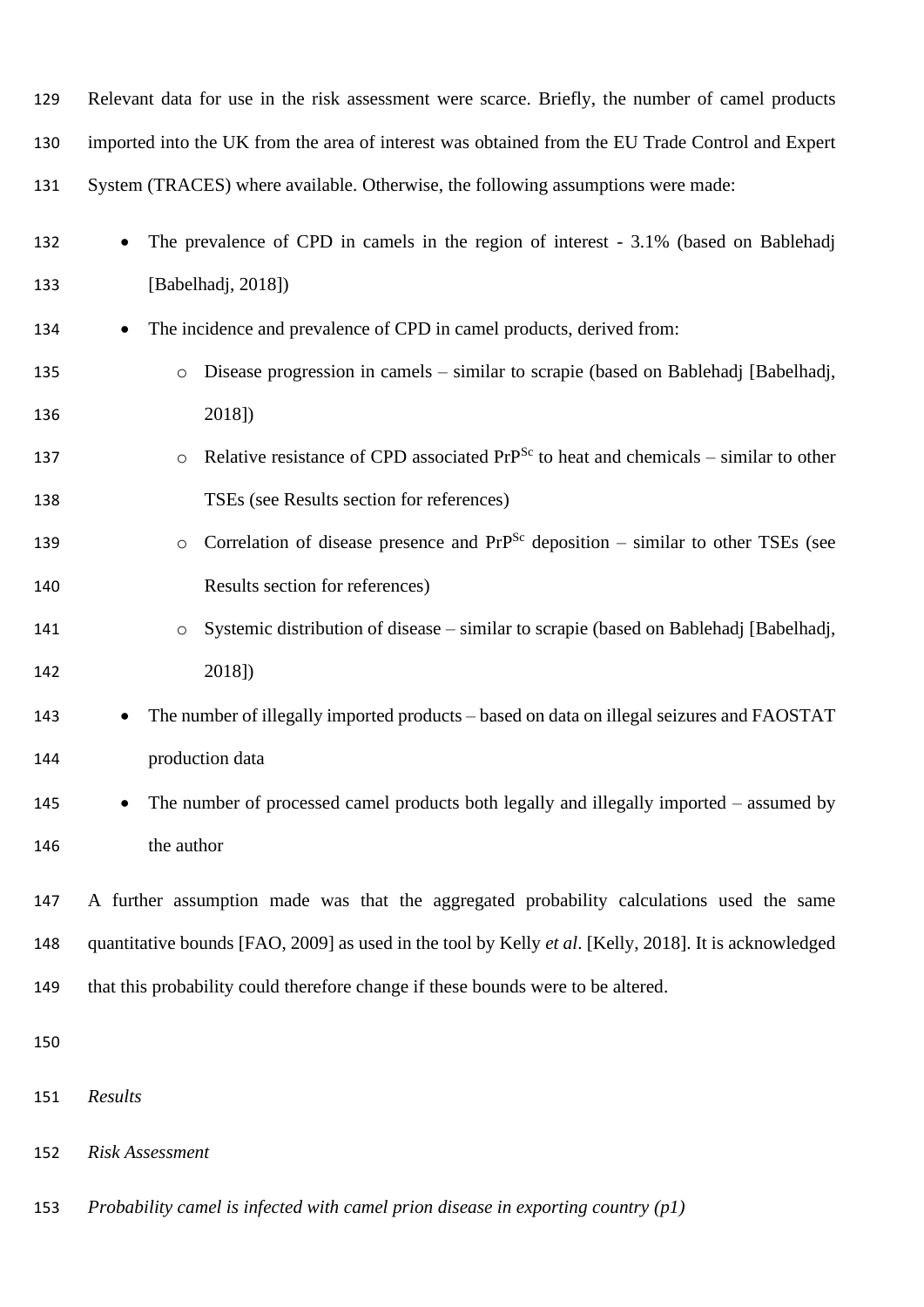Detection of abnormal neurological signs since the 1980s within a restricted geographical area of Algeria suggests that the expansion of CPD to other areas (and countries) may be restricted or that the disease can remain largely undiagnosed. According to a recent presentation of the Mediterranean Animal Health Network, the disease was also reported in Tunisia and the incidence in the initial region of Algeria was described as 'rapidly and progressively increasing' [Agrimi, 2019]. It is, therefore, possible that movement of camels has allowed infected animals to enter other countries. Asides from the legal trade of camels, approximately 268 million people in Africa practice some form of pastoralism [Luizza, 2017]. For example, over 95% of cross-border trade within the Horn of Africa is unofficial and carried out by nomadic pastoralists trading livestock. Given that disease was first noticed in the 1980s and the nomadic way of life in this area, exporting countries were therefore considered as those making up the regions of North Africa and the Middle East for the purpose of this assessment.

 Twenty of 937 camels in 2015 and 51 of 1,322 in 2016 showed neurologic signs at slaughter giving an overall estimated apparent prevalence of 3.1% in dromedaries brought for slaughter [Babelhadj, 2018]. In the absence of further information including confirmatory testing, an assumption was made that the prevalence of CPD in live camels in the regions of interest was *high* with *high* uncertainty because of the lack of testing data from countries other than Algeria and in only 3 camels in Algeria itself.

*Probability infected animal is not detected on farm or at slaughter (p2)*

 Although anecdotal evidence suggests that herdsmen have noticed neurological signs in camels on the farm and at slaughter [Babelhadj, 2018] it was assumed that these animals were still being sent for slaughter and entering the food and feed chains. It was also assumed that as the other countries in the regions of interest have not been aware of the presence of this disease that they would not be surveying their animals for clinical signs and therefore animals will still be sent to slaughter. The probability of a camel with CPD not being detected on farm or at slaughter was therefore assumed to be *high* with *low* uncertainty.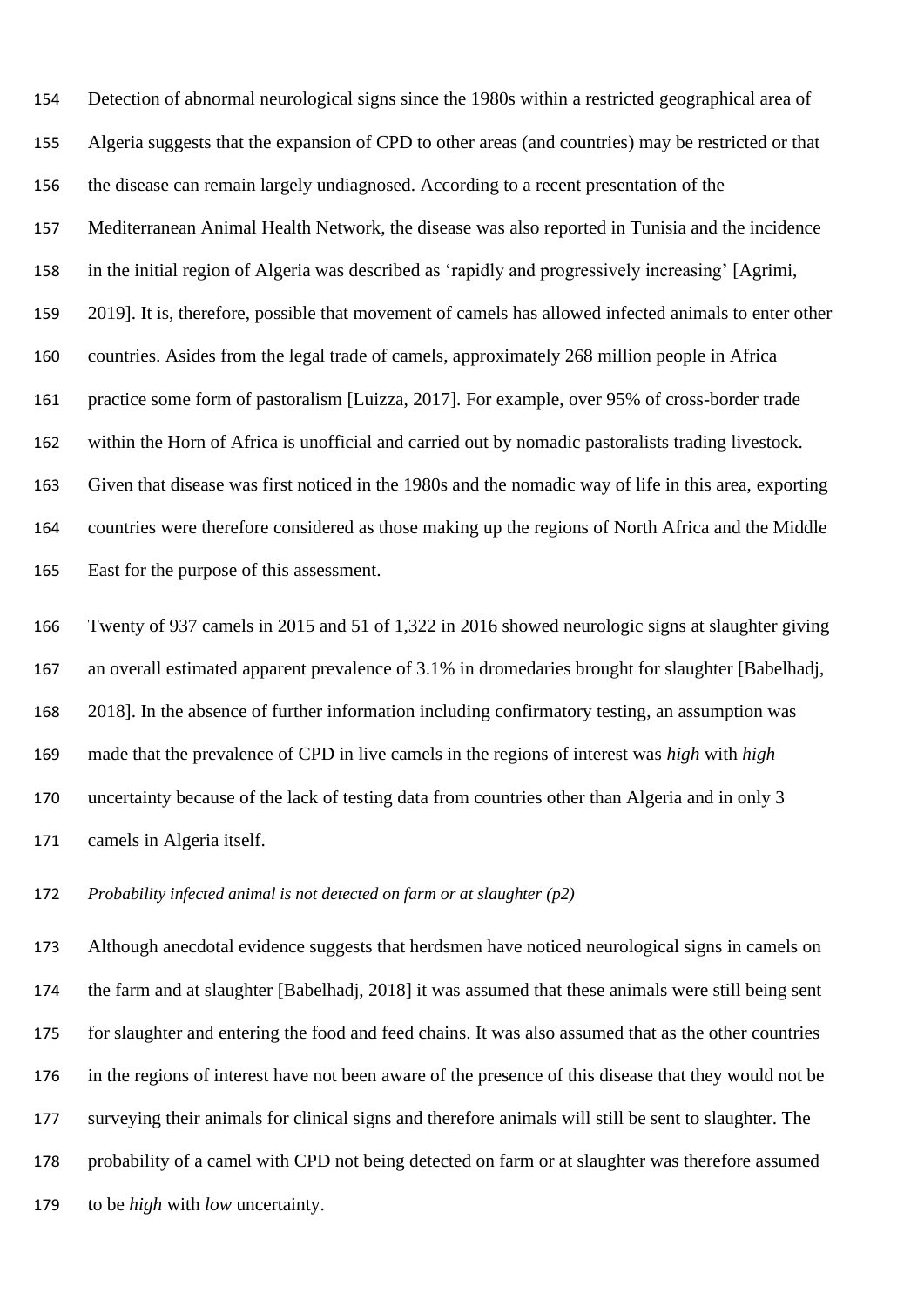*Probability animal or animal product for export contains the CPD agent given the camel is infected and undetected (p3)*

 Camel products that can be legally exported to the UK, those for which databases exist to monitor the levels of exports and the probability of containing the CPD agent (given the source camel is infected) of these products are shown in Table 2.

 The probability of a commodity containing the CPD agent depends on the presence of infectivity in the live animal and processes the commodity has undergone which may destroy it. As such, the uncertainty associated with this probability for all products was high as a result of knowledge gaps concerning these two factors.

189 The prion protein,  $Pr^{Sc}$ , has been shown to accumulate with infectivity and is therefore considered 190 a reliable biochemical marker for infection [Thomzig, 2007]. PrP<sup>Sc</sup> has been isolated from the muscle tissue, skin, milk and urine of TSE affected animals [Thomzig, 2007; Andréoletti, 2004; 2011; Chianini, 2015; Buschmann, 2005; Konold, 2013; Rubenstein, 2011; Henderson, 2015] and the pessimistic assumption here is that CPD distribution in a camel is similar to classical scrapie and CWD based on the detection of PrP<sup>Sc</sup> in the lymphatic system [Bablehadj, 2018; Haley, 2014]. It was, therefore, estimated that the probability that a camel meat/milk/urine product contains the CPD agent, given it comes from an infected, undetected animal was *high*.

 The only milk imported from the region of interest to the UK is Ultra-High temperature treated (UHT). This processing involves heating to ~135-145ºC for 1-10 seconds [Deeth, 2004] which is not sufficient to fully destroy prion activity [Yoshioka, 2013; Franscini, 2006]. Similarly for hides/skins, if they are not treated with a transformation process with a proven capacity to reduce TSE infectivity [SSC 2000], then it is considered unlikely that the CPD agent would be destroyed. The probability of UHT milk and hides/skins containing the CPD agent, was therefore estimated as *high*.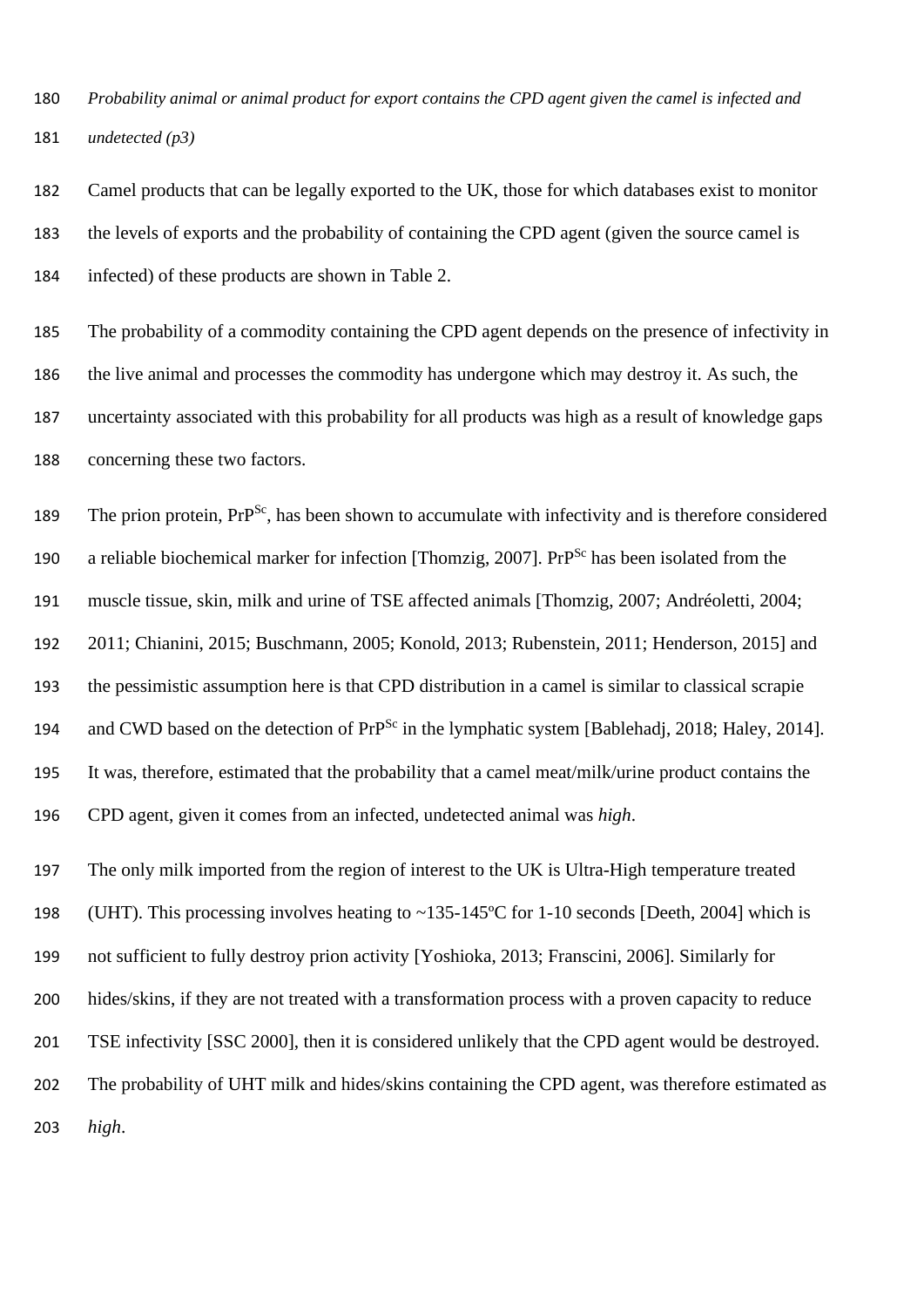The European Food Safety Authority (EFSA) considered the risk of TSE transmission associated with semen and embryos collected from classical scrapie incubating sheep and goats to range from 206 negligible to low [EFSA, 2010]. Pr $P^{Sc}$  in semen from a scrapie affected ram has been reported [Rubenstein, 2012] so the probability of semen from infected undetected camels containing the CPD agent was estimated to be *low* (worst case assumption based on the EFSA opinion). For hair 209 PrP<sup>Sc</sup> has been detected in the fibres of the follicular neural network and in the hair follicle isthmus in hamsters but not in the outer root sheet cells or the bulb region [Thomzig, 2007]. The probability of camel hair being infected with the CPD agent was therefore assumed to be *negligible* given the 212 lack of evidence for  $PrP^{Sc}$  in the cells of the hair.

 Soap products are described as containing ~ 25% raw camel milk and use a saponifying agent which starts the process of turning the raw ingredients into soap. This agent is usually 100% sodium 215 hydroxide which is known to inactivate  $PrP^{Sc}$  at a concentration of 0.1M [Käsermann, 2003]. The probability of soap products and lip balm retaining the CPD agent was therefore estimated to be *negligible*. Chocolate products manufactured using camel milk can contain ~ 21% pure camel milk 218 powder. Milk powder production involves spray drying milk in a flow of hot air between 180°C to 219 220°C [CWD 2019], sufficient to destroy prion activity [Somerville, 2011]. The probability of chocolate being infected with the CPD agent was thus estimated to be *negligible*. Camel milk does not curdle readily so camel cheese is traditionally consumed in fresh or fermented form. Fermentation is not expected to reduce the levels of infectivity so the probability of cheese from infected undetected animals being infected with the CPD agent was estimated to be *high*. Products made from treated skins/hides from infected animals are assumed to have undergone a tanning process whereby the use of strong alkali and acid solutions will reduce the level of TSE infectivity [Käsermann, 2003; Appel, 2006; Hughson, 2016]. The probability of infection was therefore assumed to be *very low*. Similarly, although experimental evidence has demonstrated TSE infectivity in bone marrow [Huor, 2017; Seelig, 2010], during the process of cleaning bones for use in processed products such as jewellery it is assumed that the bone marrow is removed. The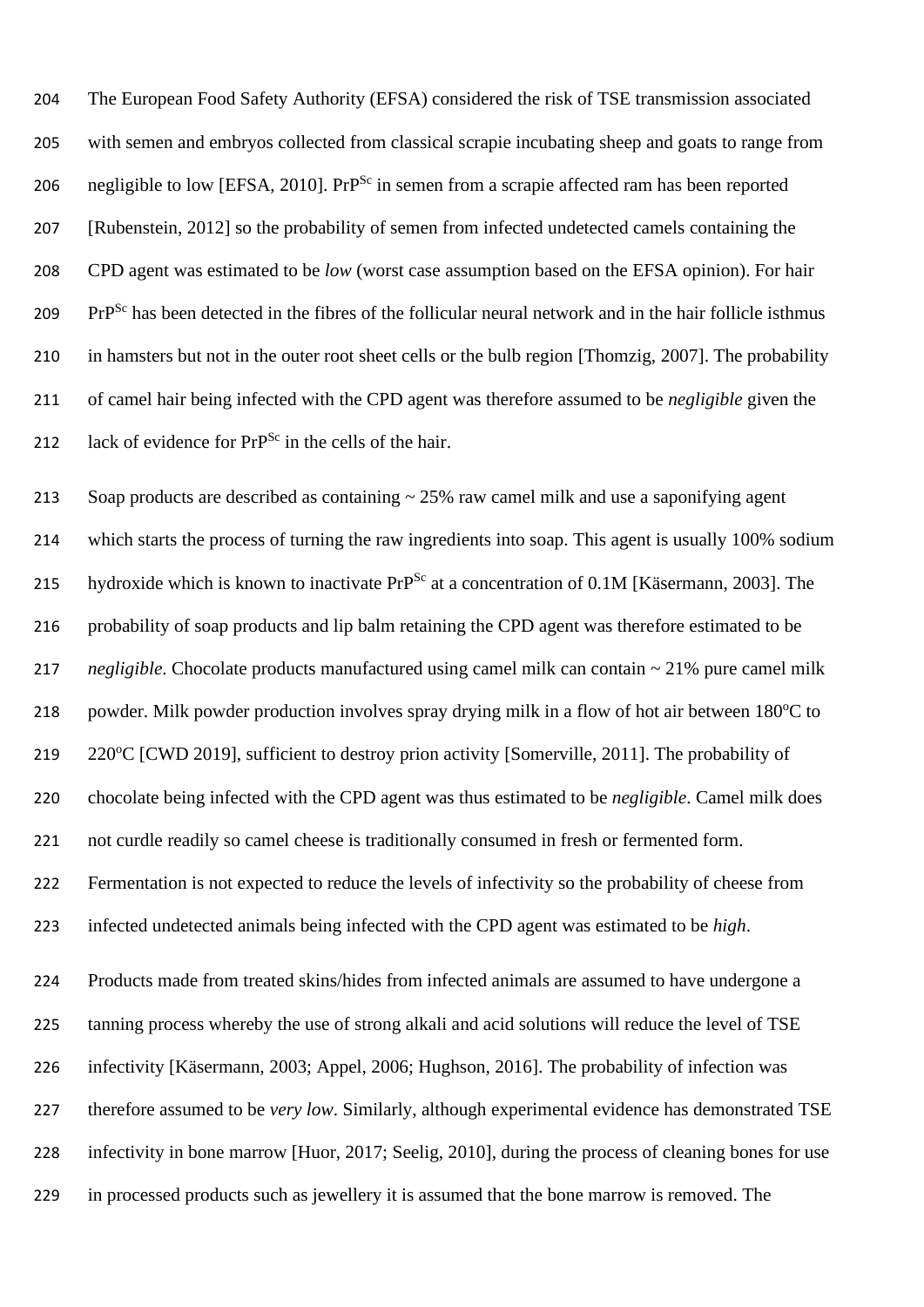probability of camel bones being infected with the CPD agent, given an animal is infected, was therefore assumed to be *very low*.

 *Probability prion in live animal or animal product survives journey to the UK (p4) and is not detected at import (p5)*

 The probability of prions remaining infectious throughout the journey to the UK was assumed to be *high* with *low* uncertainty for all products for both legal and illegal routes due to the characteristic 236 resistance of  $PrP^{Sc}$  to both chemical and physical degradation [Taylor, 1999] and evidence of its long term survival [Brown, 1991; Georgsson, 2006]. There are no gross lesions suggestive of TSE infection in animal products. There are also no post import tests for TSEs in either legal milk imports or illegal seizures. The probability of CPD infectivity not being detected on import to the UK was therefore assumed to be *high* with *low* uncertainty for all products for both legal and illegal routes. Additionally, the annual proportion of searched luggage among the total number of passengers entering a European country (Switzerland) has been estimated at between 0.06% and 0.24% [Jansen, 2016]. If this is applied to the UK then it suggests that the probability of an illegally imported infected animal product not being detected at import is *high*. The probability of CPD not being detected in a live animal was considered to be *medium* as

 detection will depend on several factors including the animal showing clinical signs of TSE infection and the signs being correctly diagnosed as TSE by the veterinary inspector. The age of the animal and the progression of clinical disease will also be relevant. The uncertainty associated with this estimate was *low*.

*Probability of entry of the CPD agent in an individual animal/product into the UK (P)*

 The probability of entry of the CPD agent in an individual animal/product into the UK was calculated by combining the probabilities in the risk pathway as described previously [Gale, 2010].

Results are summarised in Table 3 for both legal and illegal routes of entry for live animals and

254 products.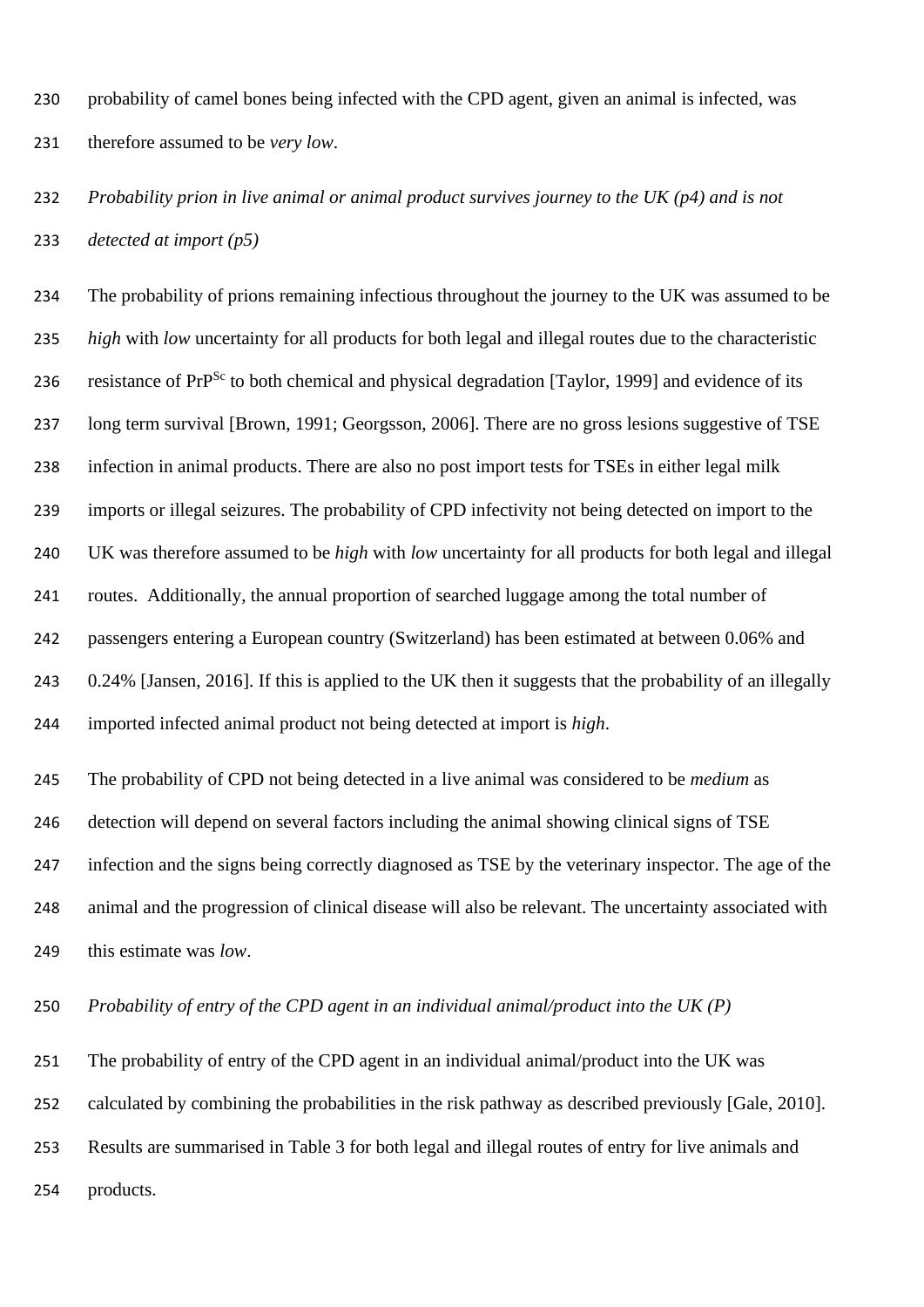#### *Number of units imported into the UK per year (n)*

 Legal exports of live camels, camel meat (including untreated hides), urine and semen from the regions of interest to the UK are prohibited (Table 2). There were no imports of treated hides from camels from the region of interest recorded for the period 2010 to 2016 but, as such imports are permitted, the number of treated hides being exported to the UK was estimated to be within the range of 0 - 1. Since 2010 there has only been one possible consignment of 'hair' of species 'other' so may not have been of camel origin but an estimate of 1 unit was used here.

 The Traces database has details of the volumes of milk and milk products imported into the UK. Approximately 10,830 kg of UHT milk products (it is assumed that the average product is 1 litre in size or 1 kg in weight giving a total of 10,830 units) and 11 Kg (equivalent to 22 units based on a 500g product) of cheese were exported to the UK in one year.

 For processed products, soap, lip balm and milk chocolate made from camel milk are available in the UK via the internet or instore. Camel bone jewellery and ornaments and leather goods are also available for sale via the internet. It is assumed that these are all niche products with a limited market and the number of units of each product imported into the UK was estimated to be 1,000. For illegal imports, data on illegal seizures were used to estimate the number of camel meat and dairy products illegally entering the UK. Illegal imports of red meat and dairy products are not categorised by species so, as a proxy for this, data (FAOSTAT) on the production of animals in the regions of interest were used to predict what percentage of each category would be a camel product. For 2016, camel meat contributed 4.7% to production of all red meat species and camel milk represented 0.47% of whole milk production (FAOSTAT) in the regions of interest. It is unknown whether the illegal milk/milk products seized would have undergone any heat treatment, but as stated above, UHT would not destroy infection. Using the illegal seizure data and FAOSTAT production data it was estimated that 242 units (200g products) of camel meat, 19 units (1Kg product) of milk and 20 units (500g product) of cheese illegally enter the UK in one year.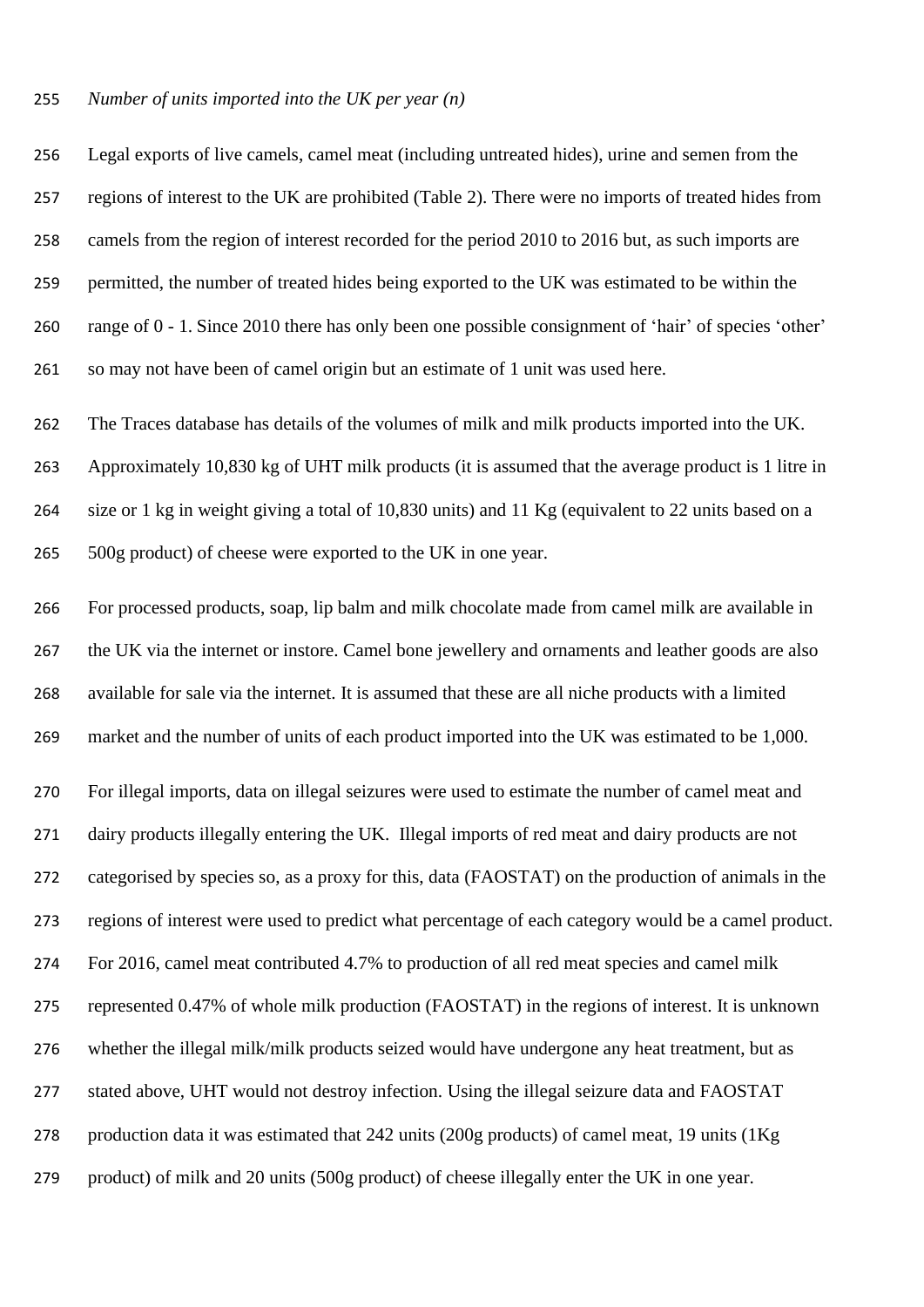The number of illegal imports of treated skins/hides and hair was estimated to be between 0 -100 due to the size of the commodity and the low value placed on camel skins in the region of interest. The same figure was used for camel urine which has been used as a traditional medicine since ancient times [Abdel Gader, 2016] so it is possible that passengers entering the UK could illegally import camel urine for medicinal purposes.

 For semen, there are difficulties associated with the application of artificial insemination in camelids in particular the collection and handling of semen due to the viscous nature of the seminal plasma [Skidmore, 2018]. Therefore the estimate for the number of illegal camel semen straws imported to the UK was between 1-10. The illegal import of batches of camel hair was also

estimated to be between 1 - 10 due to the low value placed on camel hair in the region of interest.

 The number of illegal imports of all processed products was estimated to be between 0 - 1000 assuming these are luxury products aimed at a niche export market.

 *Aggregated probability of entry of the CPD agent into the UK from North Africa or the Middle East per year (Pa)*

 The aggregated annual probability of entry of the CPD agent was estimated using the number of units of animals/products imported per year where known (or estimated by the authors where unknown) and the qualitatively assessed probability of entry for an individual infected product (Table 3) using the graphical framework described by Kelly *et al*. [Kelly, 2018].

 For legal imports, the aggregated probability of entry was negligible for livestock, camel meat, urine and semen as these products are prohibited (Table 4). The probability was also negligible for hair, soap, lip balm and chocolate based on the assumed lack of infectivity in these products and the number of products imported. For cheese and UHT milk the probability of at least one infected unit entering the UK per year was high and very high respectively. The individual probability per unit for UHT milk increased from high to an aggregated probability of very high as a result of the 304 number of units imported  $(>10<sup>4</sup>)$  in one year.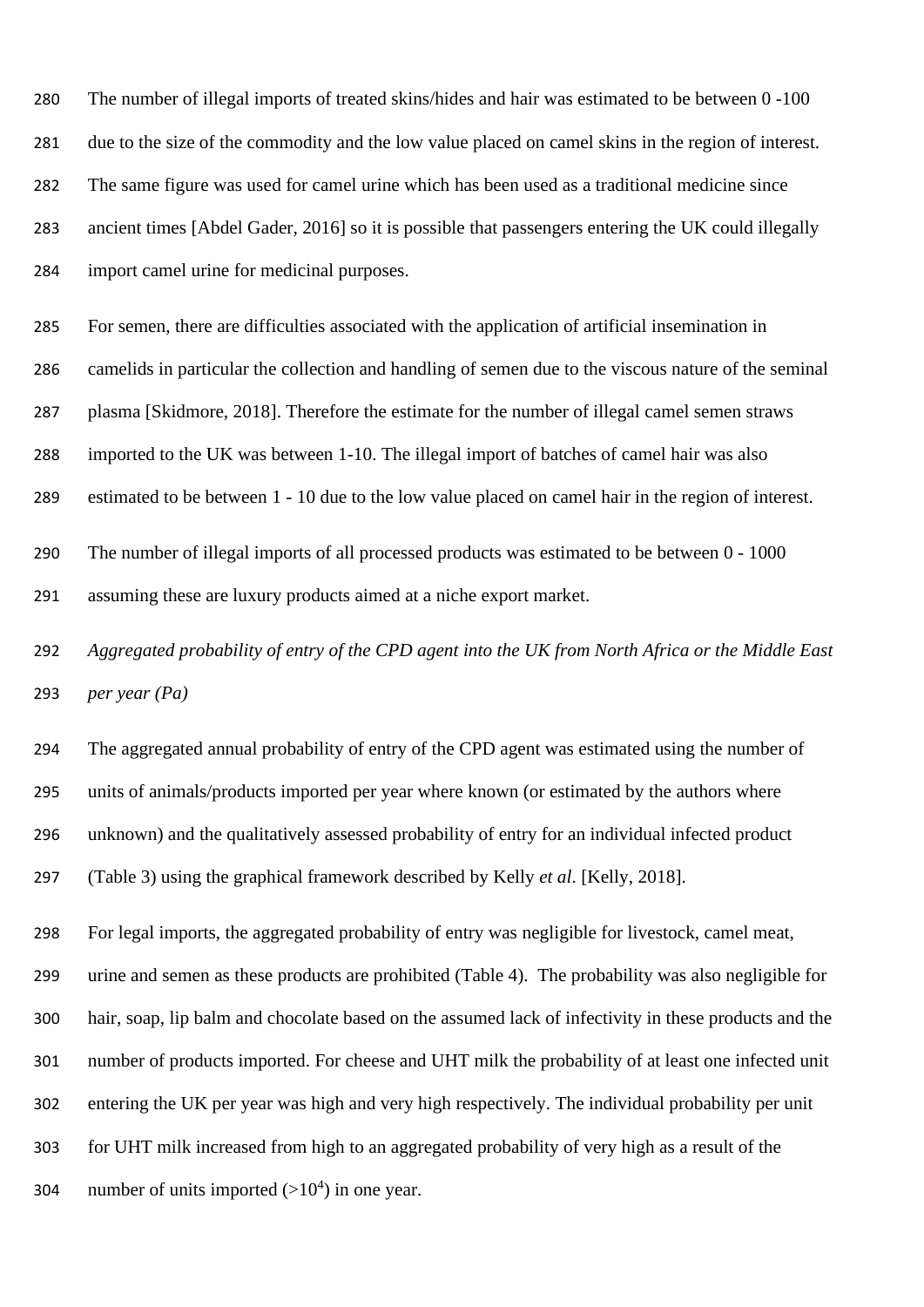The number of units per product illegally imported to the UK was estimated by the authors due to lack of data. This resulted in a range of probabilities for some products, from negligible if no items were imported to very high if 100 products were imported (treated hides/skins, urine) (Table 5). Milk products and cheese both had a high probability of entry and camel meat had a very high probability based on the estimated number of products imported.

*Discussion*

 This assessment used the example of CPD to address the probability of entry of a novel prion agent into the UK. The estimated probability per unit was aggregated to take into account the number of units of each product imported per year. Thus the predicted probability is the probability of entry of one or more (i.e. at least one) infected unit per year into the UK. The predicted aggregated probability for legal imports was highest for UHT milk products and cheese whilst for treated hides and skins it was estimated to range from negligible to high depending on whether any units were imported in one year. For illegally imported meat, milk and cheese products the aggregated probability of at least one entry event per year was estimated as very high, high and high respectively. If testing were to be carried out to negate the presence of CPD in the camel population used to produce milk legally exported to the UK then the annual probability of entry would be reduced to negligible. Similarly, as the aggregated probability is based on an example of assumed quantitative bounds [FAO, 2009], were these bounds to be changed then the aggregated probability could also change.

 The estimates of probability are associated with high uncertainty throughout the risk pathway hinging, in particular, on the application of a blanket prevalence of CPD within the camel population. The Middle East Respiratory syndrome coronavirus (MERS-CoV) provides an example of an undetected pathogen in camels which, once identified, has since been detected throughout much of the regions of interest suggesting that movement of camels has provided a route of incursion of the virus to different countries [Reusken *et al.,* 2013; Haagmans *et al.,* 2014; Meyer *et al.,* 2014; Reusken *et al.,* 2014]. It is possible that transmission of CPD between animals could have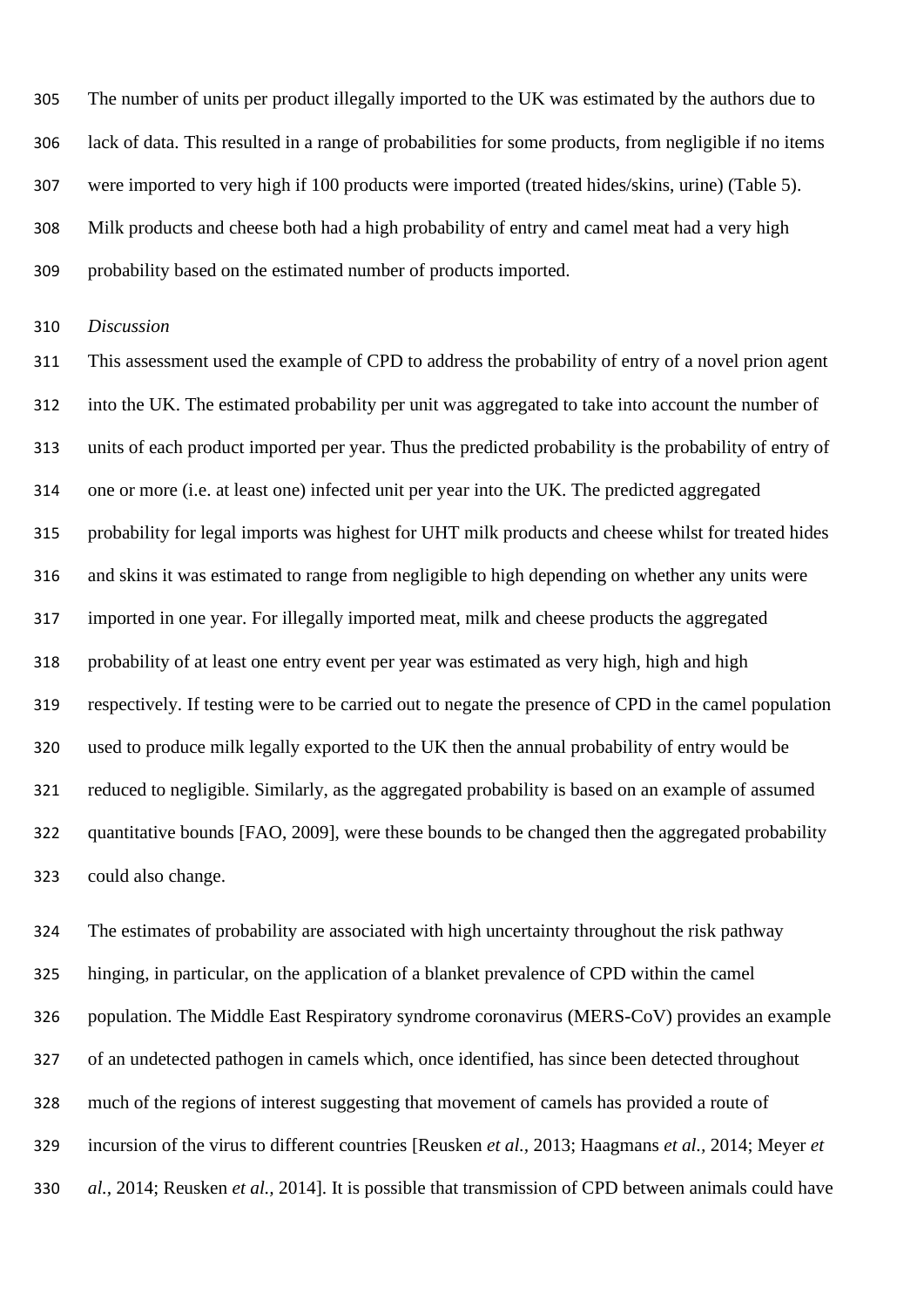similarly been facilitated by movement of infected live animals although the disease has currently only been described in a restricted geographical area of Algeria and Tunisia. The involvement of lymphoid tissue, observed in both the Algeria and Tunisia cases, is suggestive of a peripheral pathogenesis, similar to scrapie and CWD in which horizontal transmission occurs efficiently under natural conditions [OIE 2019]. The uncertainty is compounded by lack of data on the epidemiology of CPD. As of June 2020, there is no publically available up-to-date information with regards to the prevalence of CPD in the area of interest or whether additional cases have been detected. The OIE Scientific Commission has called for the collection of further scientific evidence in countries with dromedary camel populations to measure the impact of the disease [OIE 2019]. This could influence the results of the risk assessment should an increase in the incidence of CPD have occurred.

 The import of animal products in travellers' personal consignments presents a considerable risk of introducing infectious agents [ Simons *et al.,* 2016; Hartnett *et al.,* 2007; Falk *et al.,* 2013]. Analysis from a study on illegal seizures of airline passengers in Germany, found that seizures are typically local foodstuffs reflecting culturally enrooted consumption patterns. Camel milk and meat are esteemed in the regions of interest for their medicinal properties; camel meat is also frequently eaten on special occasions or for ritual celebrations [Jansen *et al.,* 2014]. It is, therefore, not unreasonable to assume that a proportion of illegal seizures of milk products and red meat originate from camels.

Significant knowledge gaps exist about prion disease in camels. Although  $PrP^{Sc}$  is believed to be the most useful marker of TSE disease identified to date, it has also been shown that its presence does not always directly correlate with infectious titres and that bioassay is still required for verification of infection [Chianini *et al.,* 2015]. So far, this has not been reported for CPD. The relative heat resistance of camel prions is also unknown, a factor which could affect the risk pathway if it were proven to show a greater susceptibility to heat than BSE or scrapie prions. Disease progression in CPD could also affect the risk pathway, specifically the prevalence of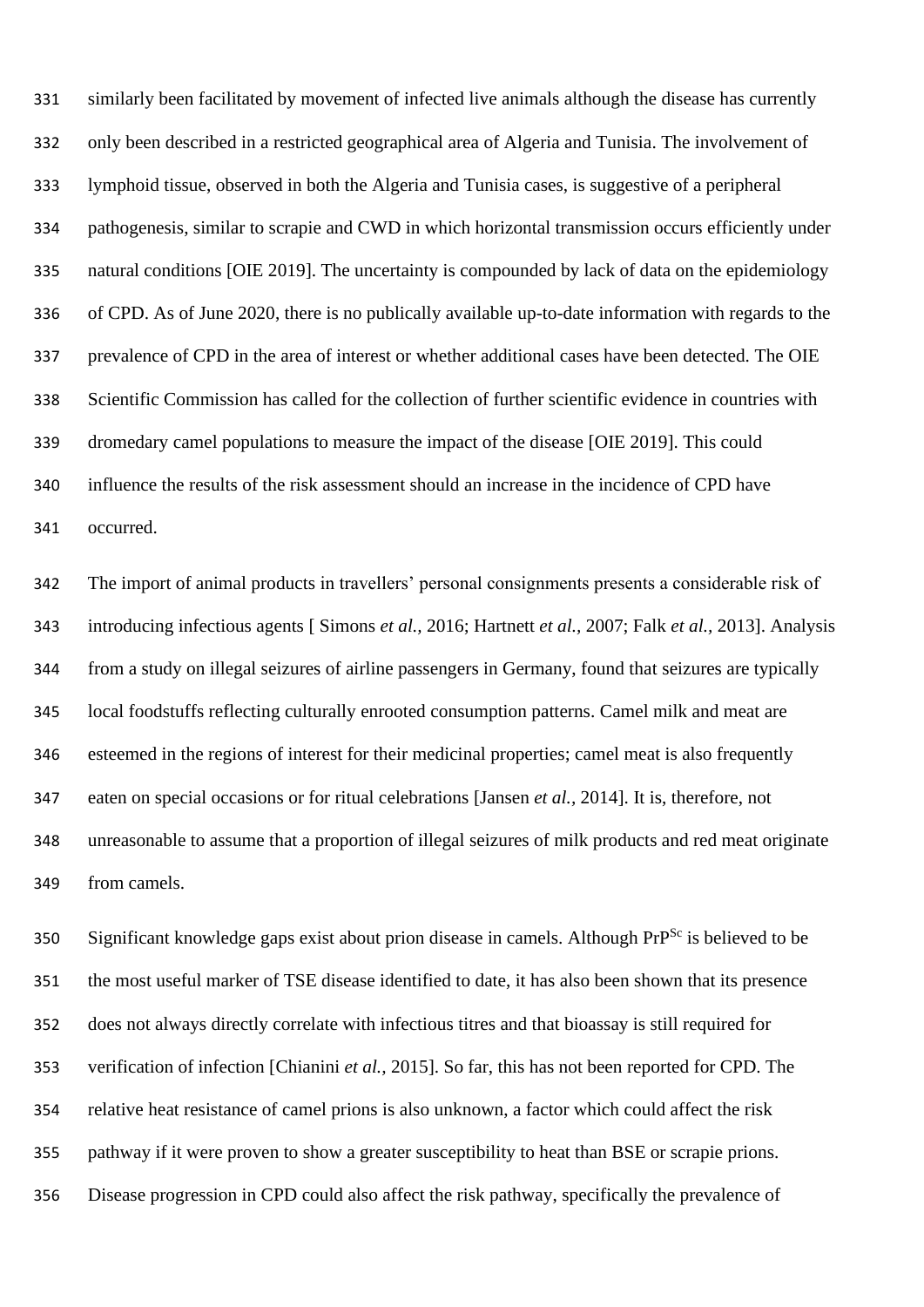infection in camel products, if the slaughter age of most camels is young and disease is only detected in older animals. Likewise, products from animals with CPD but not yet showing clinical signs could also contribute to the probability of entry; this is particularly important regarding the long incubation period of the prion diseases. Further research to gain a better understanding into the CPD agent behaviour and improvement of the market traceability of camel products may alter the probability estimates stated here and should be considered in future risk assessments.

 In conclusion, this paper assesses the annual probability of at least one entry event of camel products containing the CPD agent into the UK. The probability of entry from the Middle East or North Africa was considered to be highest from legal import of milk and cheese and the illegal import of camel meat, milk and cheese. These estimates are associated with high uncertainty due to the number of assumptions made throughout the risk pathway in particular the prevalence of CPD in camels, and of the CPD agent in camel products, and the number of products illegally entering the UK. However, this assessment does not consider the consequence of the exposure of uninfected animal populations to these products, only the probability of entry of the agent. Therefore, whilst a high probability of entry of the CPD agent has been estimated for some products, whether there is a subsequent probability of onward transmission is unknown [Fryer 2011]. The zoonotic potential of CPD is unknown but there is currently no evidence of zoonotic transmission of TSEs other than BSE to humans. Further research to look at the zoonotic potential and risks to public health would be beneficial.

 **Funding**: "This work was funded by Defra, Scottish Government and Welsh Government through funding to the APHA Project ED1043 Enhancing surveillance, facilitating and improving outbreak response and informing policy"

**Declarations of interest: none**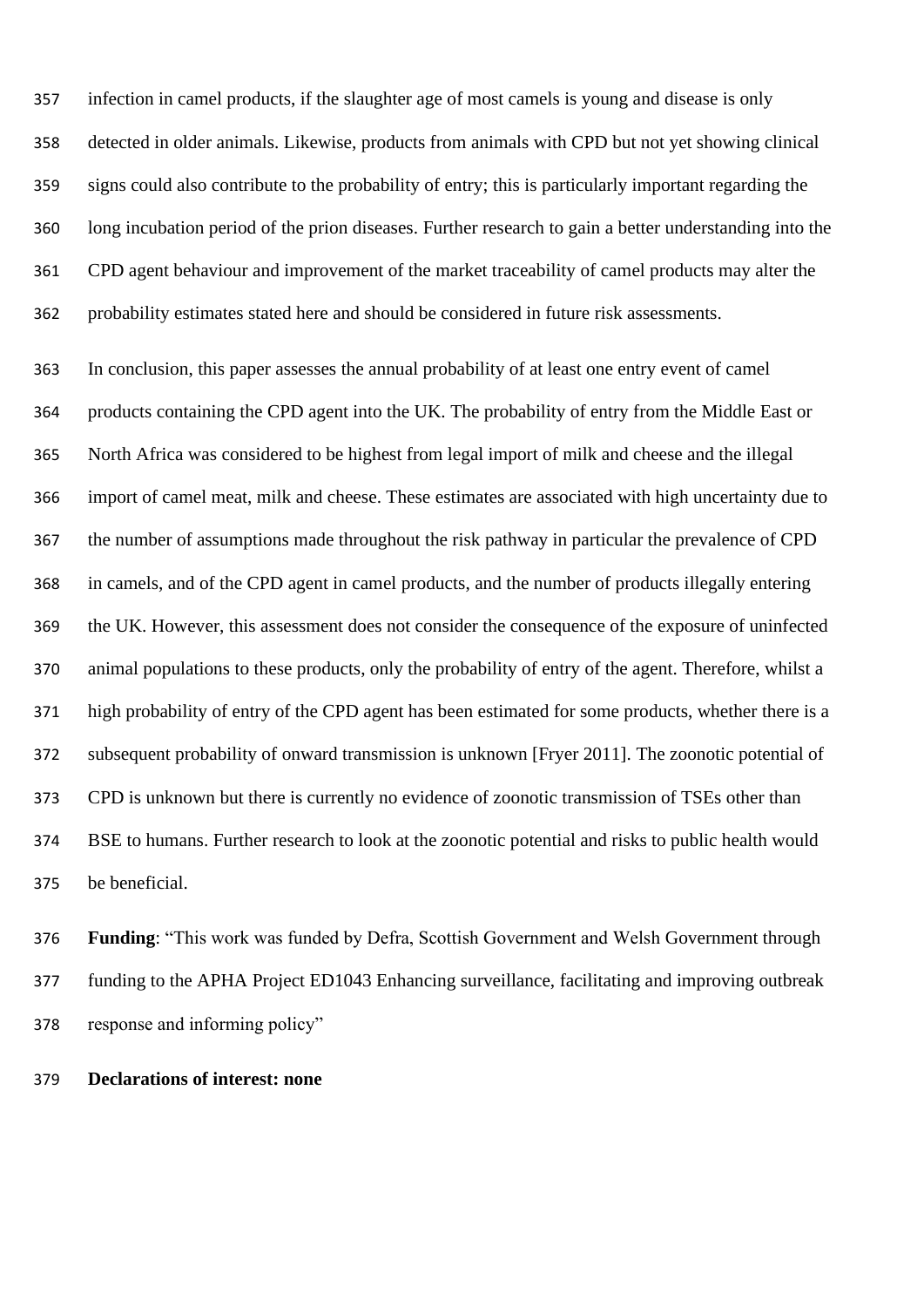- **Ethics statement:** The authors confirm that the ethical policies of the journal, as noted on the
- journal's author guidelines page, have been adhered to. No ethical approval was required as this is a risk assessment article with no original research data.'

- **References**
- Abdel Gader, A.G.M. and A.A. Alhaider, The unique medicinal properties of camel products: A
- review of the scientific evidence. *Journal of Taibah University Medical Sciences,* 2016. 11(2): p.

98-103.

- Agrimi, U., Prion disease in dromedary camels in North Africa. 2019. [https://rr-africa.oie.int/wp-](https://rr-africa.oie.int/wp-content/uploads/2019/06/9-remesa_26_27_june_2019.pdf)[content/uploads/2019/06/9-remesa\\_26\\_27\\_june\\_2019.pdf](https://rr-africa.oie.int/wp-content/uploads/2019/06/9-remesa_26_27_june_2019.pdf)
- Andréoletti, O., Simon, S., Lacroux, C., Morel, N., Tabouret, G., Chabert, A., *et al*, PrPSc
- accumulation in myocytes from sheep incubating natural scrapie. *Nature Medicine*, 2004. 10(6): p. 591-593.
- Andréoletti, O., Orge, L., Benestad, S. L., Beringue, V., Litaise, C., Simon, S., *et al*.,
- Atypical/Nor98 scrapie infectivity in sheep peripheral tissues. *PLoS Pathogens,* 2011. 7(2).
- Appel, T.R., Lucassen, R., Groschup, M. H., Joncic, M., Beekes, M., & Riesner, D., Acid
- inactivation of prions: Efficient at elevated temperature or high acid concentration. *Journal of*
- *General Virology*, 2006. 87(5): p. 1385-1394.
- Babelhadj, B., Di Bari, M. A., Pirisinu, L., Chiappini, B., Gaouar, S., Riccardi, G., *et al*., (2018).
- Prion Disease in Dromedary Camels, Algeria. *Emerging infectious diseases*, 24(6), 1029–1036.
- Beck, M., Kewell, B. and Asenova, D., BSE crisis and food safety regulation: a comparison of the
- UK and Germany. Working Paper. Department of Management Studies, University of York, 2007.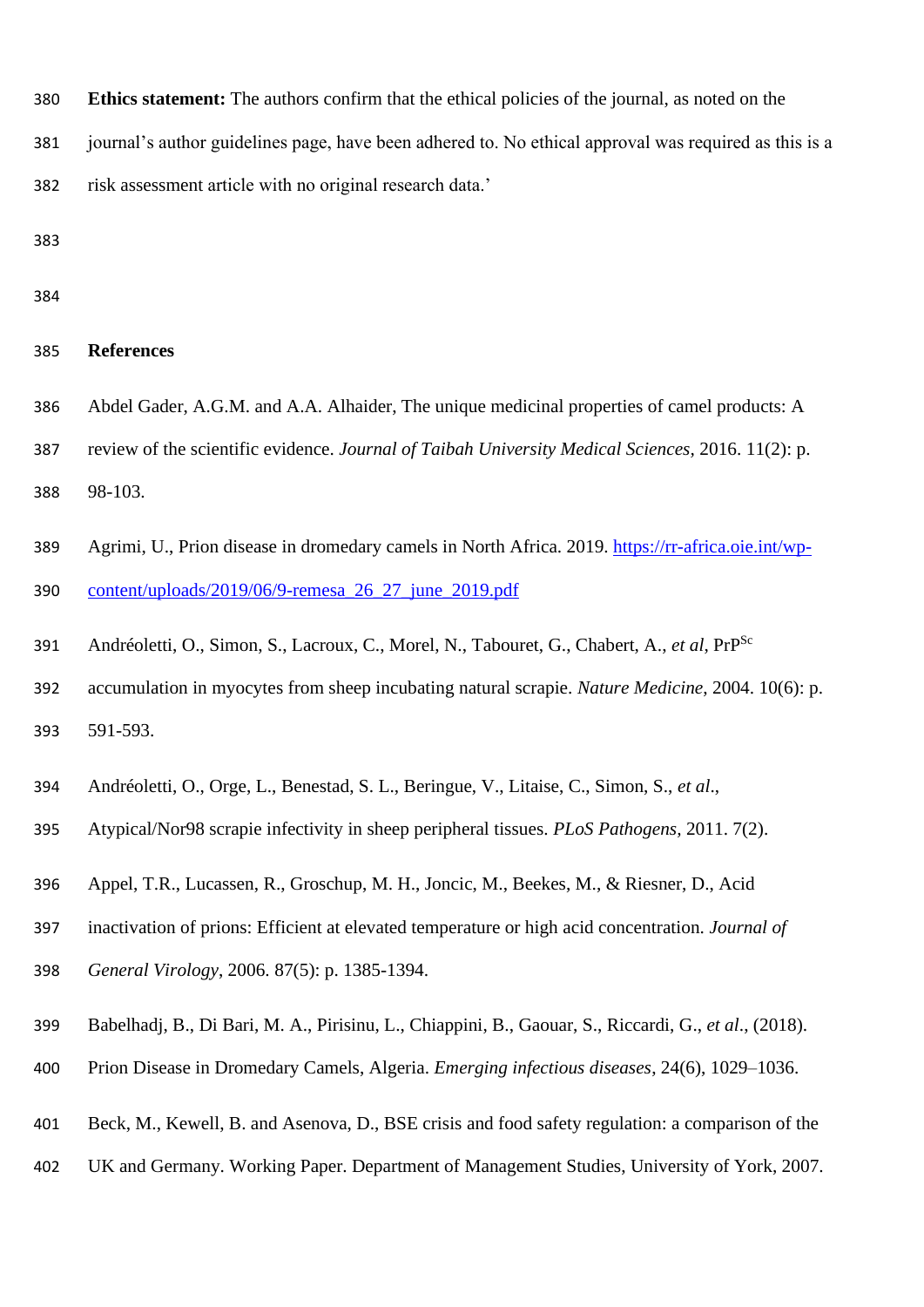- Benestad, S.L., Mitchell, G., Simmons, M., Ytrehus, B., Vikøren, T., First case of chronic wasting
- disease in Europe in a Norwegian free-ranging reindeer. *Veterinary Research*, 2016. 47(1).
- Bouslikhane, M., Cross border movements of animals and animal products and their relevance to the epidemiology of animal diseases in Africa. OIE Regional Commission, 2015.
- Brown, P. and D.C. Gajdusek, Survival of scrapie virus after 3 years' interment. *The Lancet*, 1991. 337(8736): p. 269-270.
- Buschmann, A., Groschup, MH, Highly bovine spongiform encephalopathy-sensitive transgenic
- mice confirm the essential restriction of infectivity to the nervous system in clinically diseased
- cattle. *J Infect Dis*. , 2005. 192(5): p. 934-42.
- Chianini, F., Cosseddu, G. M., Steele, P., Hamilton, S., Hawthorn, J., Síso, S., *et al*., Correlation
- between infectivity and disease associated prion protein in the nervous system and selected edible
- tissues of naturally affected scrapie sheep. *PLoS ONE*, 2015. 10(3).
- Consulting, W.D., Milk Powder Production. 2019.
- Deeth, H., The challenges of UHT milk processing: heat treatment, raw material quality and handling. SIFST annual, 2004.
- ECDC, Facts about variant Creutzfeldt-Jakob disease. 2017.
- EFSA, Opinion "Migratory birds and their possible role in the spread of highly pathogenic avian influenza". *EFSA Journal*, 2006. 357(1-46).
- EFSA Panel on Biological Hazards (BIOHAZ), Scientific Opinion on risk of transmission of TSEs via semen and embryo transfer in small ruminants (sheep and goats). *EFSA journal*, 2010. 8: p.
- 1429.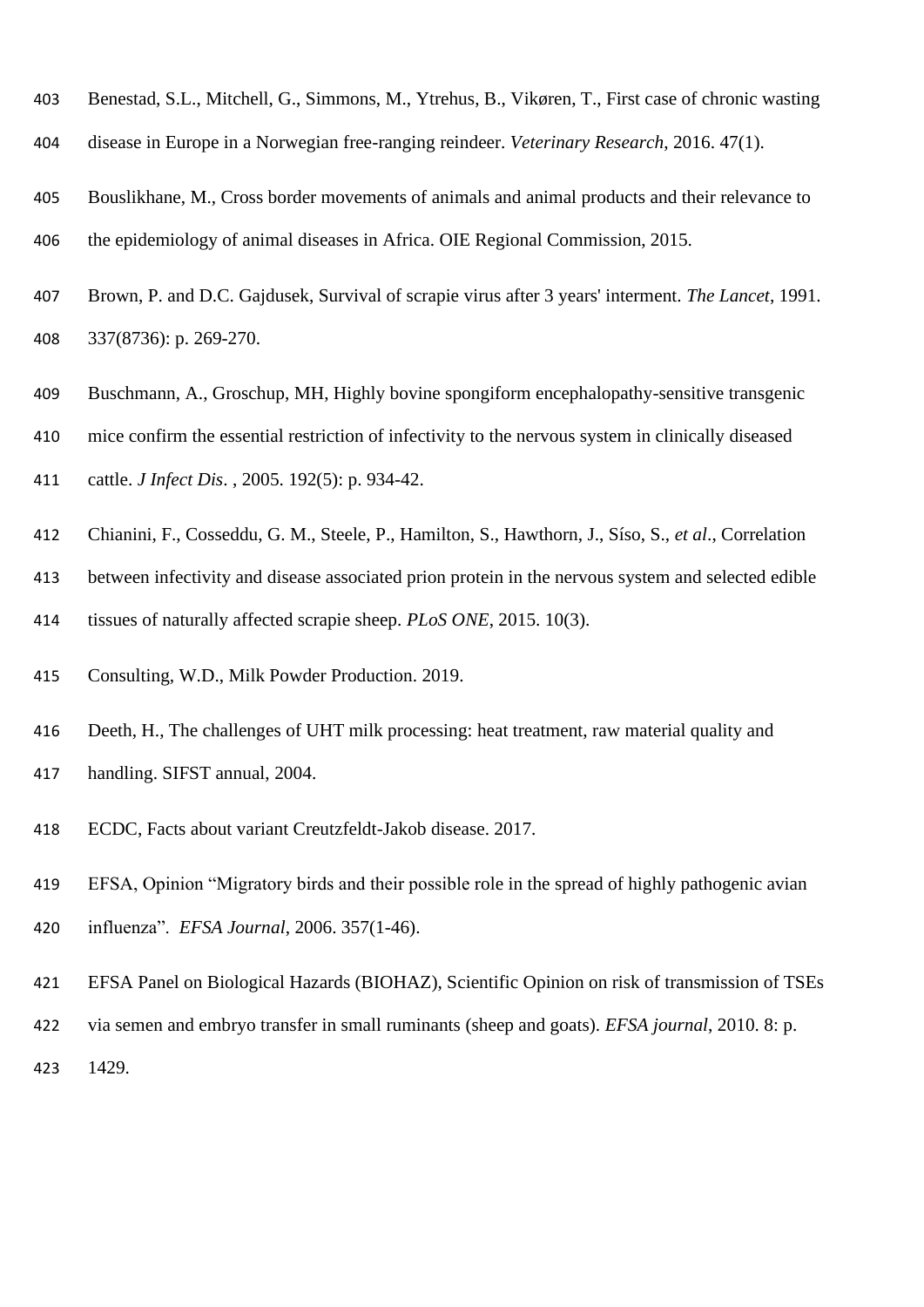- Falk, H., Dürr, S., Hauser, R., Wood, K., Tenger, B., Lörtscher, M., *et al*., Illegal import of
- bushmeat and other meat products into Switzerland on commercial passenger flights. *OIE Revue*
- *Scientifique et Technique*, 2013. 32(3): p. 727-739.
- FAO, Camel products other than milk. 2003.
- FAO/WHO, Risk characterisation of microbiological hazards in foods. Guidelines. Microbiological
- Risk Assessment Series, 2009. 17.
- Franscini, N., El Gedaily, A., Matthey, U., Franitza, S., Sy, M. S., Bürkle, A., *et al*., Prion protein in milk. *PLoS ONE*, 2006. 1(1).
- Fryer HR, McLean AR. There is no safe dose of prions. PLoS One. 2011;6(8):e23664.
- doi:10.1371/journal.pone.0023664
- Gale, P., Brouwer, A., Ramnial, V., Kelly, L., Kosmider, R., Fooks, A. R., *et al*., Assessing the
- impact of climate change on vector-borne viruses in the EU through the elicitation of expert
- opinion. *Epidemiology and Infection*, 2010. 138(2): p. 214-225.
- Georgsson, G., S. Sigurdarson, and P. Brown, Infectious agent of sheep scrapie may persist in the
- environment for at least 16 years. *Journal of General Virology*, 2006. 87(12): p. 3737-3740.
- Haagmans, B.L., Al Dhahiry, S. H., Reusken, C. B., Raj, V. S., Galiano, M., Myers, R., *et al.,*
- Middle East respiratory syndrome coronavirus in dromedary camels: An outbreak investigation. *The*
- *Lancet Infectious Diseases*, 2014. 14(2): p. 140-145.
- Haley, N.J., Carver, S., Hoon-Hanks, L. L., Henderson, D. M., Davenport, K. A., Bunting, E., *et al*.,
- Detection of chronic wasting disease in the lymph nodes of free-ranging cervids by real-time
- quaking-induced conversion. *Journal of Clinical Microbiology*, 2014. 52(9): p. 3237-3243.
- Hartnett, E., Adkin, A., Seaman, M., Cooper, J., Watson, E., Coburn, H., *et al*., A quantitative
- assessment of the risks from illegally imported meat contaminated with foot and mouth disease
- virus to Great Britain. *Risk Analysis*, 2007. 27(1): p. 187-202.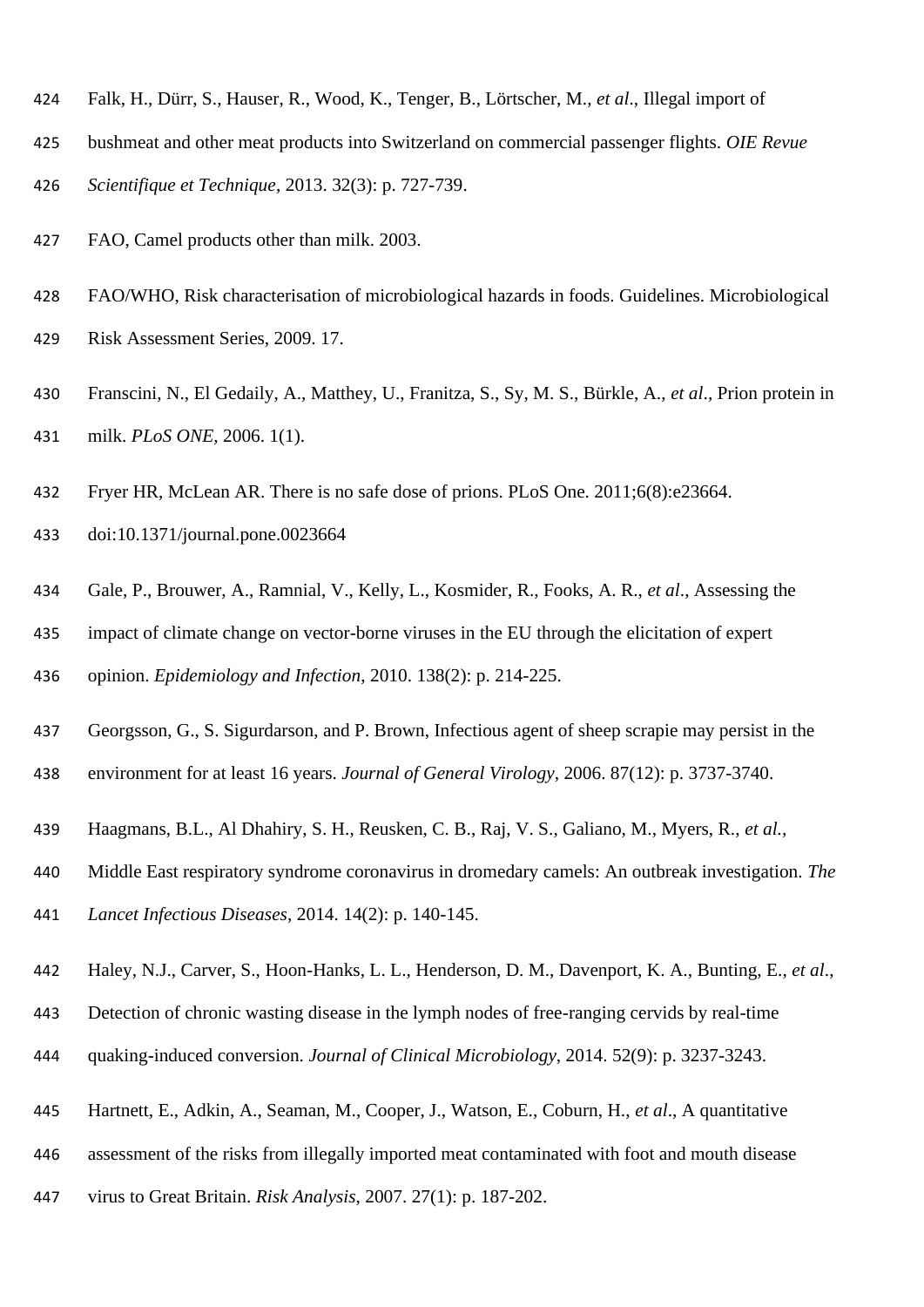| 448 | Henderson, D.M., Denkers, N. D., Hoover, C. E., Garbino, N., Mathiason, C. K., & Hoover, E. A.,        |
|-----|--------------------------------------------------------------------------------------------------------|
| 449 | Longitudinal detection of prion shedding in saliva and urine by chronic wasting disease-infected       |
| 450 | deer by real-time quaking-induced conversion. Journal of Virology, 2015. 89(18): p. 9338-9347.         |
| 451 | Hughson, A.G., Race, B., Kraus, A., Sangaré, L. R., Robins, L., Groveman, B. R., et al.,               |
| 452 | Inactivation of Prions and Amyloid Seeds with Hypochlorous Acid. PLoS Pathogens, 2016. 12(9).          |
| 453 | Huor, A., Douet, J. Y., Lacroux, C., Lugan, S., Tillier, C., Aron, N., et al., Infectivity in bone     |
| 454 | marrow from sporadic CJD patients. Journal of Pathology, 2017. 243(3): p. 273-278.                     |
| 455 | Jansen, W., Merkle, M., Daun, A., Flor, M., Grabowski, N. T., & Klein, G., The quantity and            |
| 456 | quality of illegally imported products of animal origin in personal consignments into the European     |
| 457 | Union seized at two German airports between 2010 and 2014. PLoS ONE, 2016. 11(2).                      |
| 458 | Käsermann, F. and C. Kempf, Sodium hydroxide renders the prion protein PrP <sup>Sc</sup> sensitive to  |
| 459 | proteinase K. Journal of General Virology, 2003. 84(11): p. 3173-3176.                                 |
| 460 | Kelly, L., Kosmider, R., Gale, P., Snary, EL., Qualitative import risk assessment: A proposed          |
| 461 | method for estimating the aggregated probability of entry of infection. Microbial Risk Analysis,       |
| 462 | 2018.                                                                                                  |
| 463 | Konold, T., Moore, S. J., Bellworthy, S. J., Terry, L. A., Thorne, L., Ramsay, A., et al., Evidence of |
| 464 | effective scrapie transmission via colostrum and milk in sheep. BMC Veterinary Research, 2013. 9.      |
| 465 | Konold, T. and L. Phelan, Clinical examination protocol to detect atypical and classical scrapie in    |
| 466 | sheep. Journal of Visualized Experiments, 2014(83).                                                    |
| 467 | Luizza M, Transhumant Pastoralism in Central Africa: Emerging Impacts on Conservation and              |
| 468 | Security. Technical report, 2017.                                                                      |

- Meyer, B., Müller, M. A., Corman, V. M., Reusken, C. B., Ritz, D., Godeke, G. J., *et al*.,
- Antibodies against MERS coronavirus in dromedaries, United Arab Emirates, 2003 and 2013.
- *Emerging Infectious Diseases*, 2014. 20(4): p. 552-559.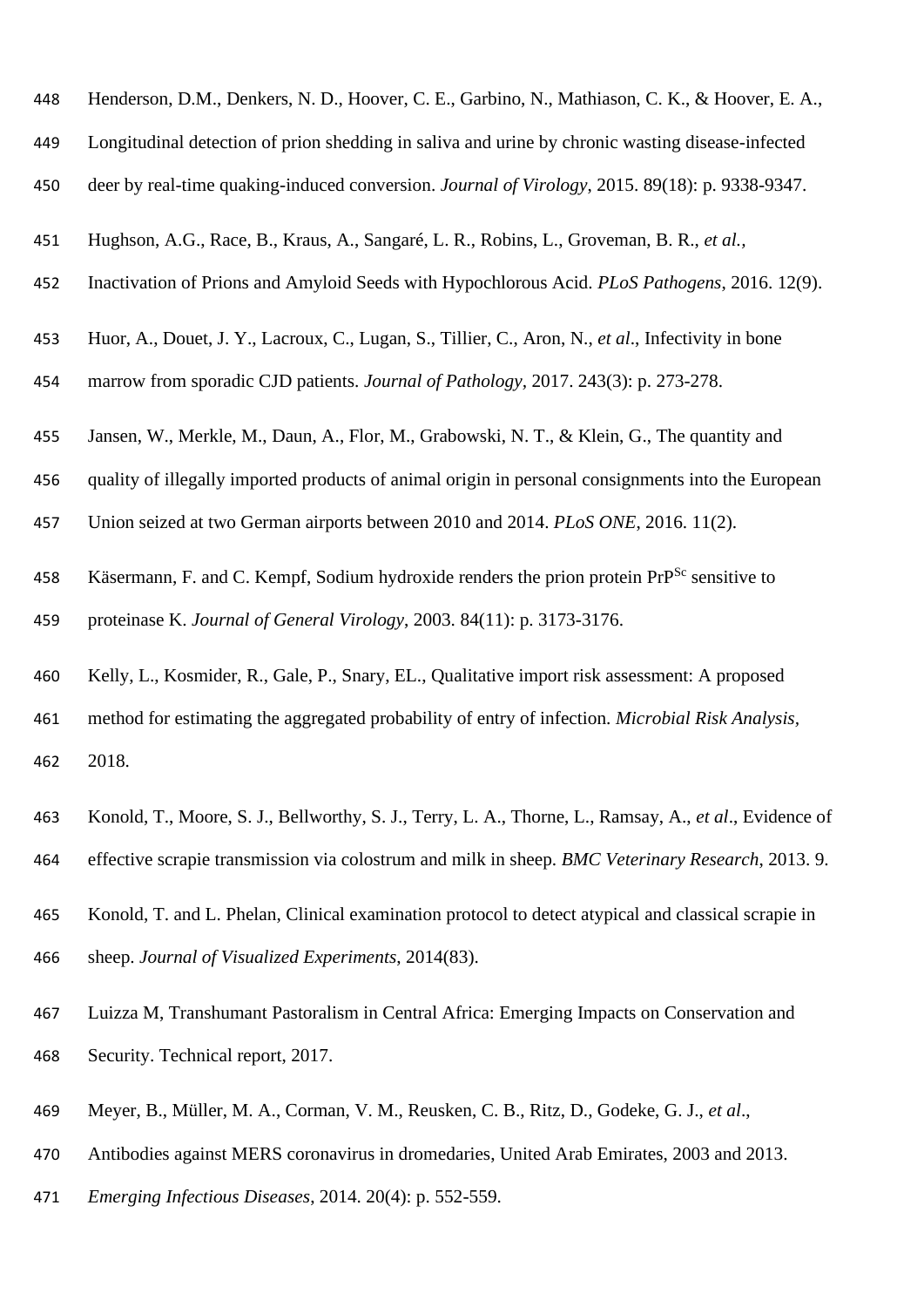- NCJDRSU, Creutzfeldt-Jakob disease in the UK. The National CJD Research and Surveillance Unit, 2019.
- Norrby E. Prions and protein-folding diseases. *Journal of Internal Medicine*, 2011. 270(1): p. 1-14.
- OIE, Applying the OIE risk analysis framework. Handbook on Import Risk Analysis for Animals
- and Animal Products. Volume 1, Introduction and qualitative risk analysis. Paris: World
- Organisation for Animal Health. 2004. 1: p. 31-53.
- OIE bulletin 2019 Camel prion disease: a possible emerging disease in dromedary camel populations?
- Reusken, C.B., Ababneh, M., Raj, V. S., Meyer, B., Eljarah, A., Abutarbush, S., *et al*., Middle East
- respiratory syndrome coronavirus (MERS-CoV) serology in major livestock species in an affected
- region in Jordan, June to September 2013. *Eurosurveillance*, 2013. 18(50).
- Reusken, C.B.E.M., Messadi, L., Feyisa, A., Ularamu, H., Godeke, G. J., Danmarwa, A., *et al*.,
- Geographic distribution of MERS coronavirus among dromedary camels, Africa. *Emerging*
- *Infectious Diseases*, 2014. 20(8): p. 1370-1374.
- Rubenstein, R., Chang, B., Gray, P., Piltch, M., Bulgin, M. S., Sorensen-Melson, S., *et al.,* Prion
- disease detection, PMCA kinetics, and IgG in urine from sheep naturally/experimentally infected
- with scrapie and deer with preclinical/clinical chronic wasting disease. *Journal of Virology*, 2011. 85(17): p. 9031-9038.
- Rubenstein, R., Bulgin, M. S., Chang, B., Sorensen-Melson, S., Petersen, R. B., & LaFauci, G.,
- PrPSc detection and infectivity in semen from scrapie-infected sheep. *Journal of General Virology*, 2012. 93(6): p. 1375-1383.
- Scientific Steering Committee, Updated Report and Scientific Opinion on the safety of hydrolysed proteins produced from bovine hides. 2000.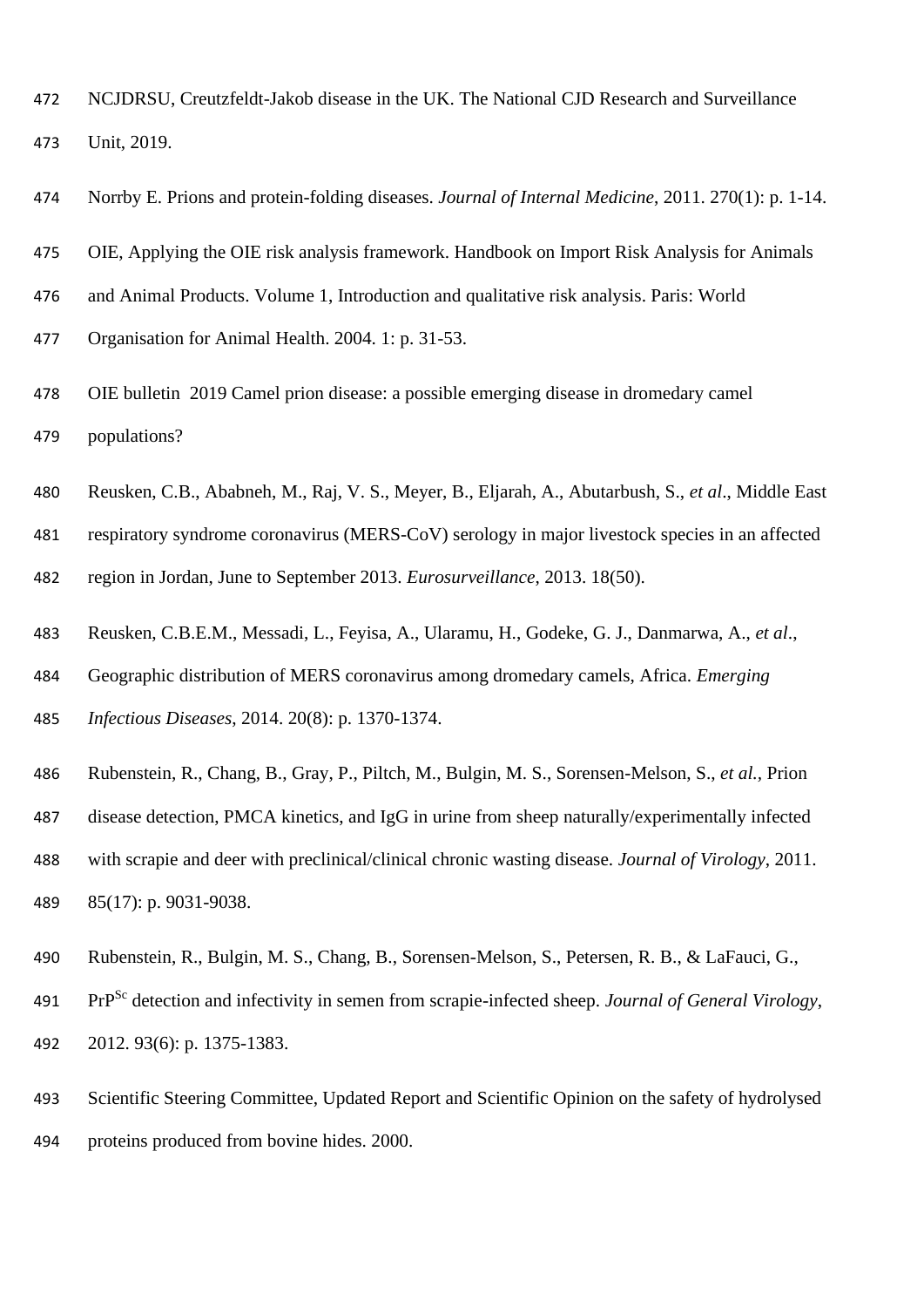- Seelig, D.M., Mason, G. L., Telling, G. C., & Hoover, E. A., Pathogenesis of chronic wasting
- disease in cervidized transgenic mice. *American Journal of Pathology*, 2010. 176(6): p. 2785-2797.
- Skidmore, J.A., An update on semen collection, preservation and artificial insemination in the
- dromedary camel (*Camelus dromedarius*). *Animal Reproduction Science*, 2018. 194: p. 11-18.
- Somerville, R.A. and N. Gentles, Characterization of the effect of heat on agent strains of the
- transmissible spongiform encephalopathies. *Journal of General Virology*, 2011. 92(7): p. 1738-
- 1748.
- Spiegelhalter, D.J. and H. Riesch, Don't know, can't know: Embracing deeper uncertainties when
- analysing risks. *Philosophical Transactions of the Royal Society A: Mathematical, Physical and*
- *Engineering Sciences*, 2011. 369(1956): p. 4730-4750.
- Taylor, D.M., Inactivation of prions by physical and chemical means. *Journal of Hospital Infection,* 1999. 43(SUPPL. 1): p. S69-S76.
- Thomzig, A., Schulz-Schaeffer, W., Wrede, A., Wemheuer, W., Brenig, B., Kratzel, C., *et al.*,
- 508 Accumulation of pathological prion protein  $Pr^{Sc}$  in the skin of animals with experimental and natural scrapie. *PLoS Pathogens*, 2007. 3(5): p. 0659-0667.
- 
- Yoshioka, M., Matsuura, Y., Okada, H., Shimozaki, N., Yamamura, T., Murayama, Y., *et al*., Rapid
- assessment of bovine spongiform encephalopathy prion inactivation by heat treatment in yellow
- grease produced in the industrial manufacturing process of meat and bone meals. *BMC Veterinary*
- *Research*, 2013. 9.
- 
- 
-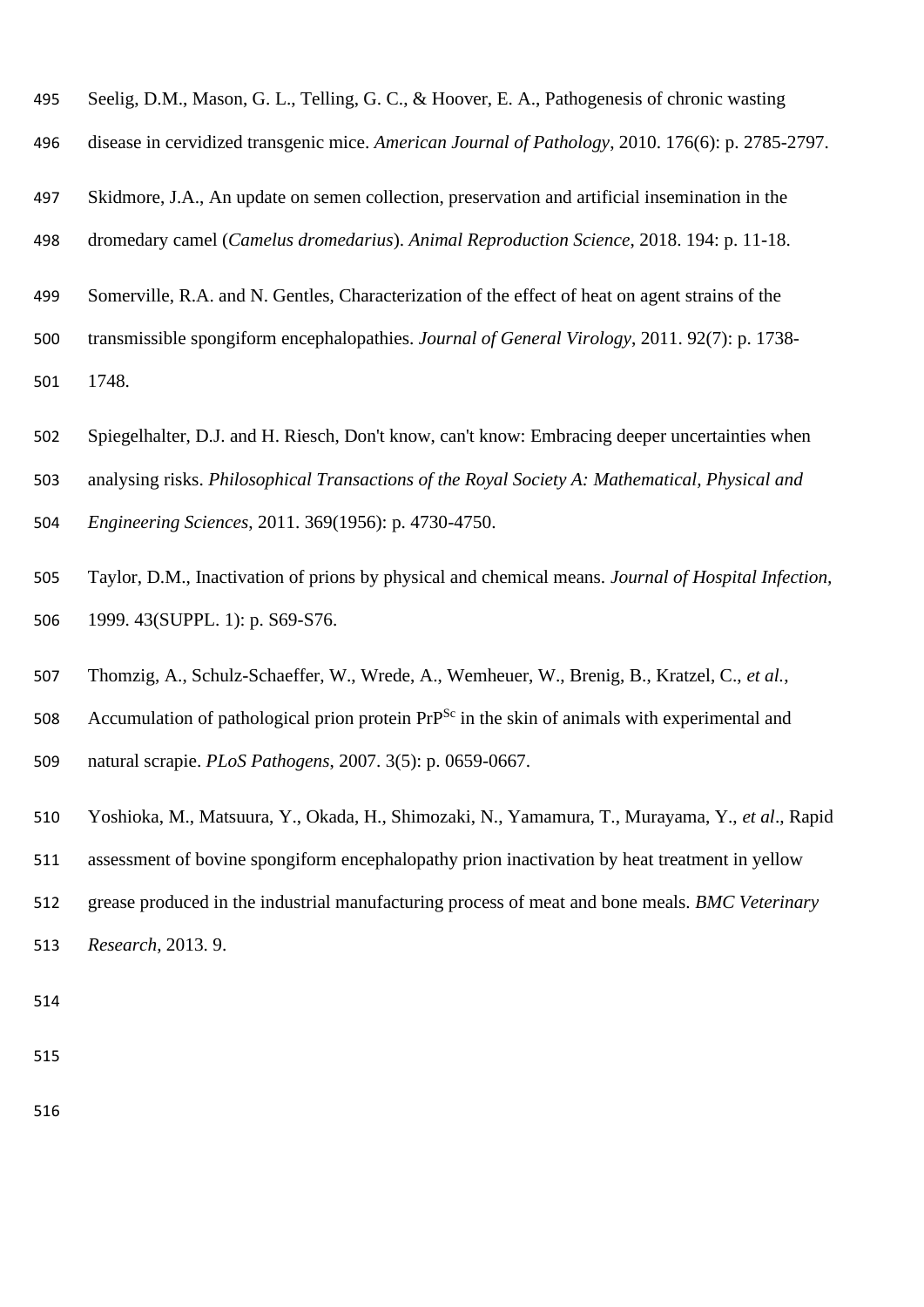517 Table 1: Definitions of the quantitative bounds used to correspond to the qualitative probability (taken

## 518 from [*12*])

| <b>Qualitative level</b> | <b>Quantitative bounds</b> | Quantitative bounds (%)   |  |  |  |  |
|--------------------------|----------------------------|---------------------------|--|--|--|--|
| Negligible (N)           | Indistinguishable from 0   | Indistinguishable from 0% |  |  |  |  |
| Very Low (VL)            | $10-4$ , except 0          | $< 0.01\%$ , except 0%    |  |  |  |  |
| Low $(L)$                | $10^{-3}$ to $10^{-4}$     | $0.1\%$ to 0.01%          |  |  |  |  |
| Medium (M)               | $10^{-2}$ to $10^{-3}$     | 1% to 0.1%                |  |  |  |  |
| High(H)                  | $10^{-1}$ to $10^{-2}$     | 10% to 1%                 |  |  |  |  |
| Very High (VH)           | $>10^{-1}$ , not 1         | >10%, not 100%            |  |  |  |  |
| Certain                  | 1                          | 100%                      |  |  |  |  |

519

### 520 Table 2: Probability of containing the CPD agent for individual commodities originating from

### 521 camels including primary and processed products.

| <b>Commodity</b>          | <b>Primary product</b><br>used | Import to the UK<br>allowed from<br>regions of<br>interest | <b>Traceable</b><br>(source) | Probability of<br>containing the CPD<br>agent (uncertainty<br>in brackets) |
|---------------------------|--------------------------------|------------------------------------------------------------|------------------------------|----------------------------------------------------------------------------|
| Live animals              |                                |                                                            |                              |                                                                            |
| Live camels               |                                | <b>No</b>                                                  |                              | Certain                                                                    |
| <b>Primary products</b>   |                                |                                                            |                              |                                                                            |
| Meat                      |                                | <b>No</b>                                                  |                              | High (high)                                                                |
| Milk                      |                                | Yes                                                        | Yes (Traces)                 | High (high)                                                                |
| Hair                      |                                | Yes                                                        | Yes (Traces)                 | Negligible (high)                                                          |
| Urine                     |                                | <b>No</b>                                                  |                              | High (high)                                                                |
| Semen                     |                                | No                                                         |                              | Low (high)                                                                 |
| Treated Hides and skins   |                                | Yes                                                        | Yes (Traces)                 | High (high)                                                                |
| <b>Processed products</b> |                                |                                                            |                              |                                                                            |
| Soap                      | <b>Milk</b>                    | Yes                                                        | <b>No</b>                    | Negligible (high)                                                          |
| Lip balm                  | <b>Milk</b>                    | Yes                                                        | No                           | Negligible (high)                                                          |
| Chocolate                 | Milk                           | Yes                                                        | <b>No</b>                    | Negligible (high)                                                          |
| Leather products          | <b>Skin</b>                    | Yes                                                        | <b>No</b>                    | Very low (high)                                                            |
| Cheese                    | <b>Milk</b>                    | Yes                                                        | Yes (Traces)                 | High (high)                                                                |
| Bone ornaments            | Bone                           | Yes                                                        | No                           | Very low (high)                                                            |

522

523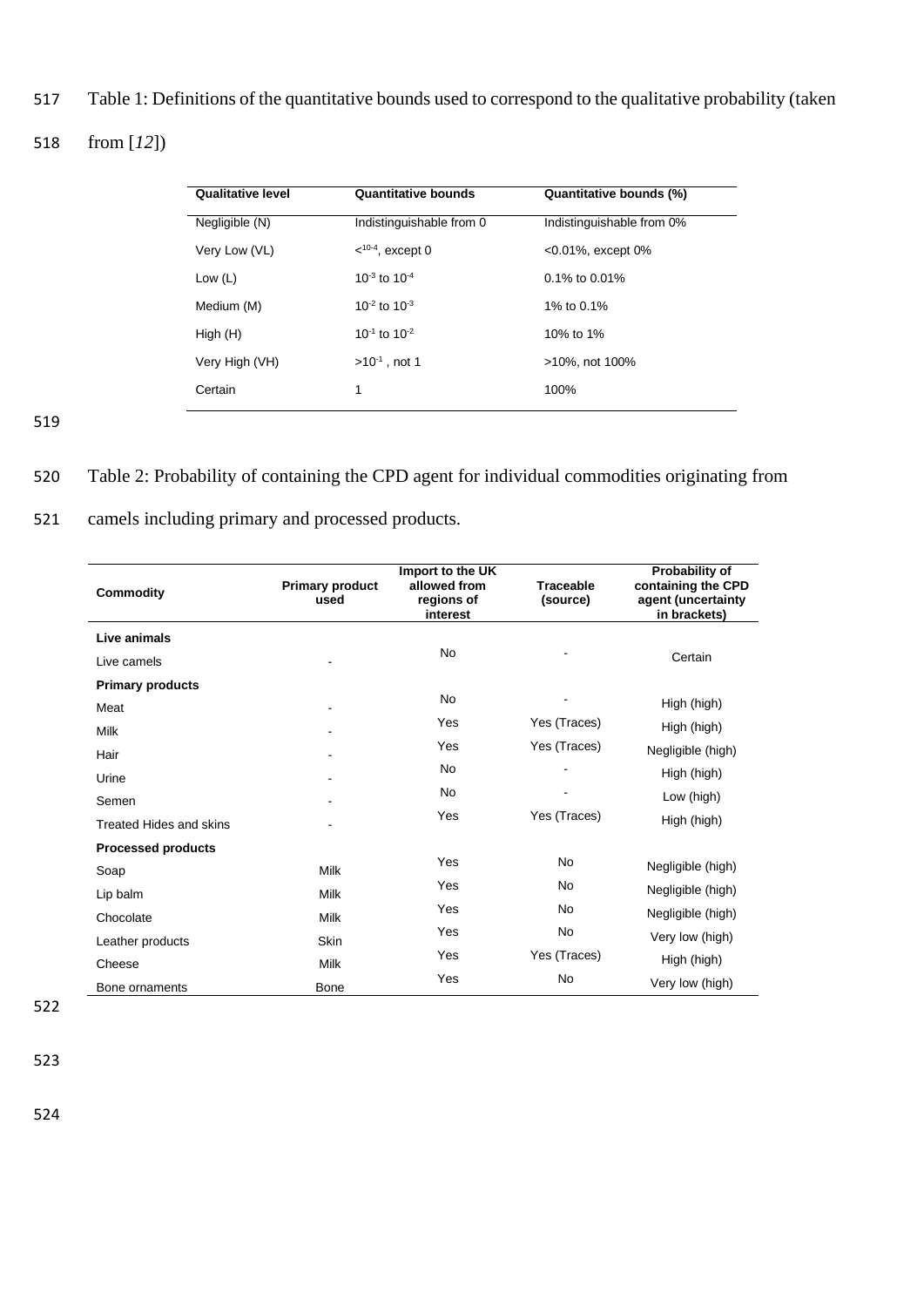|  | 525 Table 3: Probability of entry (P) of an infected camel or camel product for both legal and illegal pathways (uncertainty in brackets) |  |  |  |  |
|--|-------------------------------------------------------------------------------------------------------------------------------------------|--|--|--|--|
|--|-------------------------------------------------------------------------------------------------------------------------------------------|--|--|--|--|

| Probability                                                                | Livestock      | Camel meat  | <b>UHT Milk</b><br>products | Treated<br>hides/skins | Urine       | Semen       | Hair              | Soap and lip<br>balm/Chocolate | Cheese      | Bone/skin<br>products |
|----------------------------------------------------------------------------|----------------|-------------|-----------------------------|------------------------|-------------|-------------|-------------------|--------------------------------|-------------|-----------------------|
| Camel Infected                                                             | High (High)    | High (High) | High (High)                 | High (High)            | High (High) | High (High) | High (High)       | High (High)                    | High (High) | High (High)           |
| Not detected                                                               | High (High)    | High (High) | High (High)                 | High (High)            | High (High) | High (High) | High (High)       | High (High)                    | High (High) | High (High)           |
| Animal or animal<br>product (per unit) for<br>export contains CPD<br>agent | Certain (High) | High (High) | High (High)                 | High (High)            | High (High) | Low (High)  | Negligible (High) | Negligible (High)              | High (High) | Very low (High)       |
| Prion survives journey to<br><b>UK</b>                                     | High (Low)     | High (Low)  | High (Low)                  | High (Low)             | High (Low)  | High (Low)  | High (Low)        | High (Low)                     | High (Low)  | High (Low)            |
| Not detected on import                                                     | Medium (Low)   | High (Low)  | High (Low)                  | High (Low)             | High (Low)  | High (Low)  | High (Low)        | High (Low)                     | High (Low)  | High (Low)            |
| Entry for individual<br>infected product                                   | Medium (Low)   | High (High) | High (High)                 | High (High)            | High (High) | Low (High)  | Negligible (High) | Negligible (High)              | High (High) | Very low (High)       |

526

527

528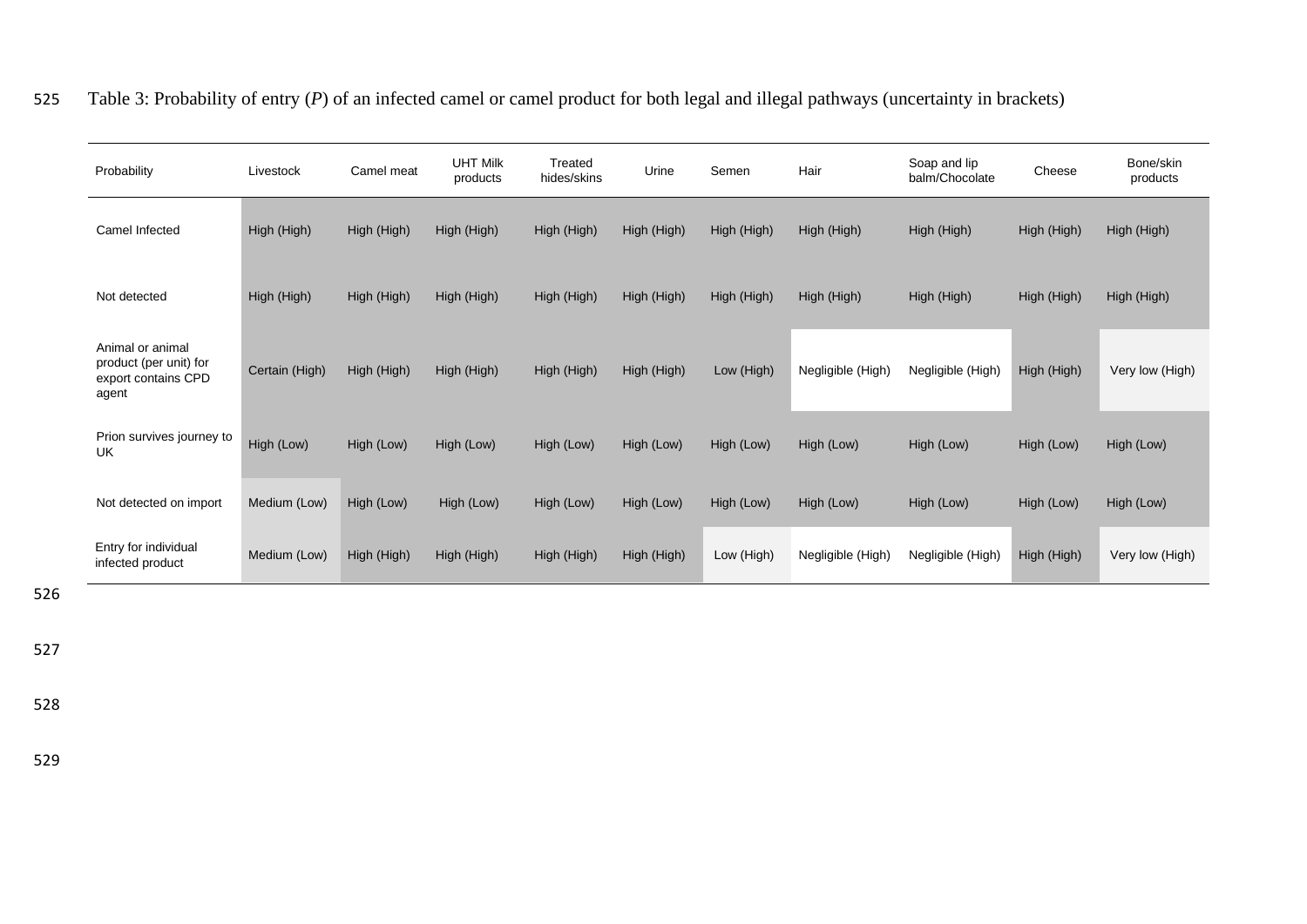- 530 Table 4: Aggregated probability of entry (*Pa*) of CPD infected animals/animal products via legal import with associated uncertainty in brackets using
- 531 the method of Kelly *et al.* [*9*] \*estimated by the authors

| Legal                                             | Livestock         | Camel meat        | <b>UHT Milk</b><br>products | Treated<br>hides/skins      | Urine                | Semen                | Hair                 | Soap and lip<br>balm/Chocolate | Cheese                | Bone/skin<br>products |
|---------------------------------------------------|-------------------|-------------------|-----------------------------|-----------------------------|----------------------|----------------------|----------------------|--------------------------------|-----------------------|-----------------------|
| Entry for individual<br>infected product          | Medium (Low)      | High (High)       | High (High)                 | High (High)                 | High (High)          | Low (High)           | Negligible<br>(High) | Negligible (High)              | High (High)           | Very low<br>(High)    |
| Number of units<br>imported                       | 0 (animals)       | $0(200g$ product) | 10830 (1 kg<br>product)     | $0 - 1$ (skins)             | 0(500g)<br>product)  | 0 (straw)            | $1(1)$ batch)        | $1,000*$ (item)                | 22 (500g)<br>product) | 1,000*<br>(items)     |
| Aggregated<br>probability of entry<br>into the UK | Negligible (High) | Negligible (High) | Very high<br>(High)         | Negligible -<br>High (High) | Negligible<br>(High) | Negligible<br>(High) | Negligible<br>(High) | Negligible (High)              | High (High)           | Very low<br>(High)    |

533 Table 5: Aggregated probability of entry (*Pa*) of CPD infected animals/animal products via illegal import with associated uncertainty in brackets using

534 the method of Kelly *et al.* [*9*] \*estimated by the authors

| Illegal                                        | Livestock                     | Camel meat                          | Milk products         | Treated<br>hides/skins           | Urine                               | Semen                      | Hair                      | Soap and lip<br>balm/Chocolat<br>е | Cheese                   | Bone/skin<br>products              |
|------------------------------------------------|-------------------------------|-------------------------------------|-----------------------|----------------------------------|-------------------------------------|----------------------------|---------------------------|------------------------------------|--------------------------|------------------------------------|
| Entry for individual<br>infected product       | Medium (Low)                  | High (High)                         | High (High)           | High (High)                      | High (High)                         | Low (High)                 | Negligible<br>(High)      | Negligible<br>(High)               | High (High)              | Very low<br>(High)                 |
| Number of units<br>imported                    | $0-10^*$ (animals)            | 242 <sup>*</sup> (200g)<br>product) | 19* (1 kg<br>product) | $0 - 100^*$ (skins)              | $0 - 100^*$ (500g)<br>product)      | $0 - 10*$<br>(straw)       | $0 - 10^{*}$ (1<br>batch) | $0 - 1,000*$<br>(item)             | $20*$ (500g)<br>product) | $0 - 1,000*$<br>(items)            |
| Aggregated probability of<br>entry into the UK | Negligible - Medium<br>(High) | Very high<br>(High)                 | High (High)           | Negligible - Very<br>high (High) | Negligible -<br>very high<br>(High) | Negligible -<br>Low (High) | Negligible<br>(High)      | Negligible<br>(High)               | High (High)              | Negligible -<br>Very low<br>(High) |